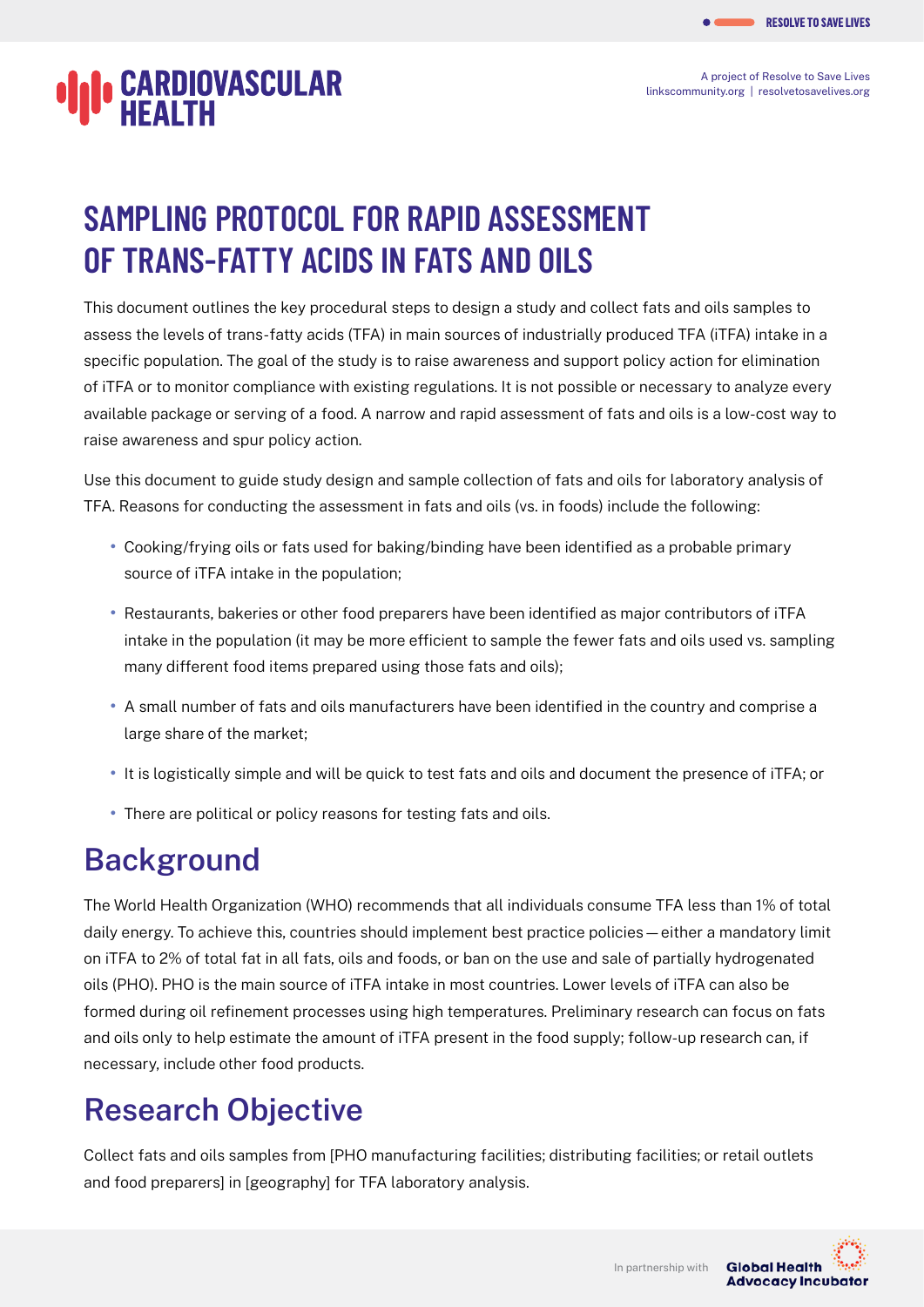### **Study Design**

#### **Food Sector**

**1**

The assessment should focus on fats/oils sold business to business (B2B). If including B2B fats/oils is not possible, packaged fats/oils sold to consumers (retail) can be included.

#### **Outlet Types 2**

Conduct a simple desk review or stakeholder interviews to determine whether PHOs used in the country are primarily imported or manufactured domestically.

- **a.** If PHOs are primarily manufactured domestically, the assessment should focus on domestic PHO manufacturing facilities. If PHO manufacturing facilities are not centralized or if it is difficult to access the facilities, the assessment should focus on PHO distributing facilities.
- **b.** If PHOs are primarily imported, the assessment should focus on PHO distributing facilities.
- **c.** If sampling from distributing facilities is not possible, restaurants and bakeries (B2B) and supermarkets/markets (retail) should be included in the assessment. If sampling from restaurants and bakeries is not possible, focus sampling on supermarkets/markets. If there are other major outlet types where consumers or food preparers purchase fats/oils, include that outlet type.

#### **3**

#### **Geography Selection**

Select a geography (e.g., city, state) within the country for the assessment.

- **a.** If PHO manufacturing facilities are included in the assessment select 1 geography within the country where PHO manufacturers are concentrated. This information can be obtained from the Bureau of Commerce (or similar agency) or industry.
- **b.** If PHO distributing facilities are included in the assessment select 1 geography within the country where PHO distributors are concentrated. This information can be obtained from the Bureau of Commerce (or similar agency) or industry.
- **c.** If restaurants, bakeries and/or supermarkets/Markets are included in the assessment select 1 geography within the country. Give preference to the most populous geography or geography with political influence.



#### **Fats and Oils Categories 4**

Cooking/frying oils, baking fats (e.g., shortening), and spreads (e.g., margarine) should be included in the assessment. If there are other categories of fats/oils that are a probable major source of iTFA consumption in the population, include that category. Table 1 provides examples of fats/oils categories by sector that may contain TFA.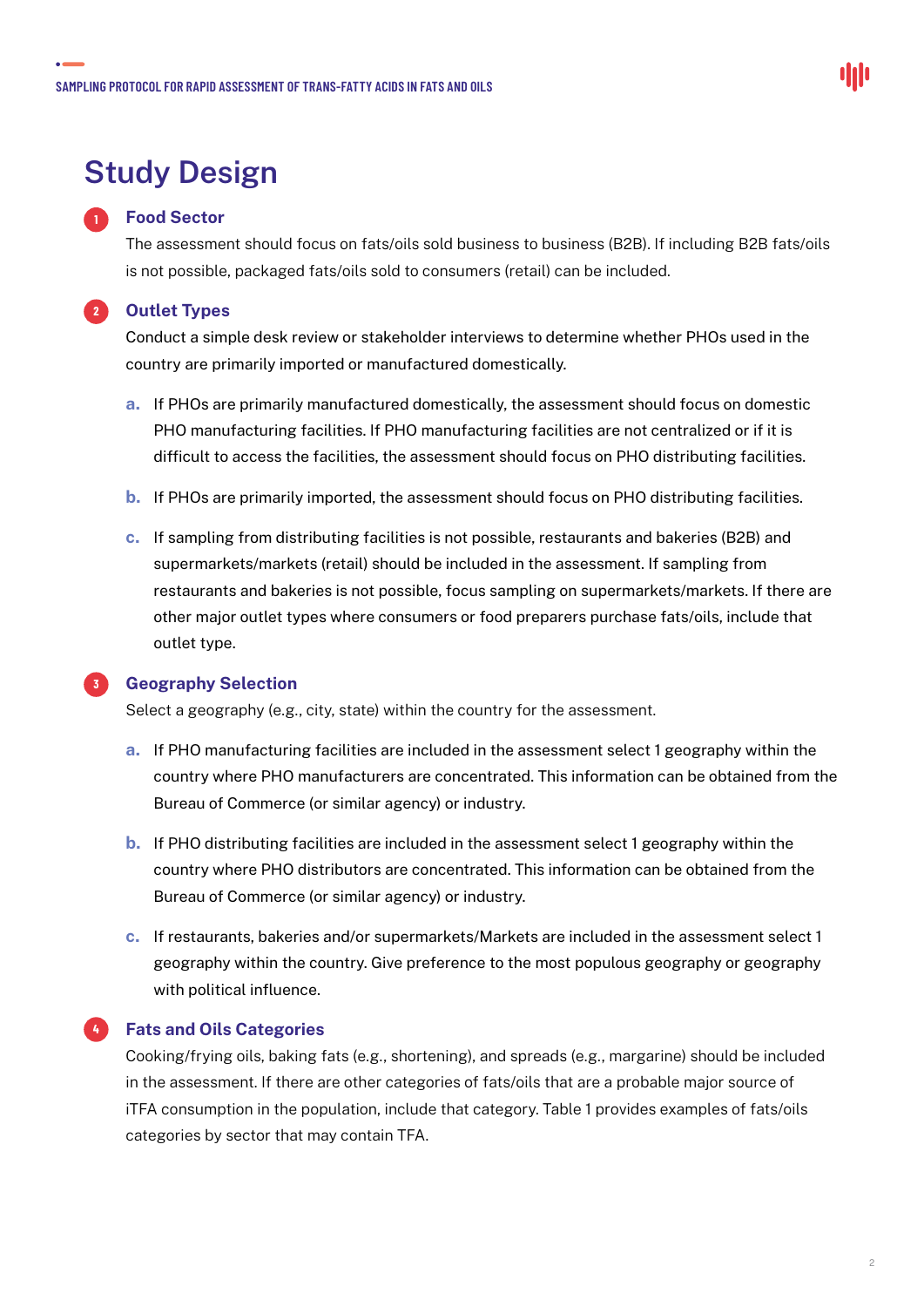#### **5** Neighborhood selection

*(ONLY RELEVANT if restaurants, bakeries or supermarkets/markets are included in the assessment.)*  For the selected geography, identify and list neighborhoods. Categorize the neighborhoods into 2 socio-economic status (SES) groups (e.g., high/middle - low-income) based on available data (e.g., rent prices, census data). Remove any neighborhoods that are not generally representative (e.g., sparsely populated). Create numbered lists of all included neighborhoods for each SES group. Use a random number generator to select 2 neighborhoods to be visited for each SES group. Table 2 is a template that can be used. Skip this step if the assessment focuses on PHO manufacturing or distributing facilities.

#### **Specific Outlets Selection**

**6**

**a.** If PHO manufacturing facilities are included in the assessment: Include up to 10 PHO manufacturing facilities within the selected geography in the assessment. If there are fewer than 10 facilities, include all in the assessment. If there are more than 10 facilities, include the 10 facilities with the largest PHO production. Production size can be determined from sales data, number of products in products lines, size of facilities, and interviews with facilities' owners or employees.

To identify all facilities in the selected geography that produce PHOs, procure a list of all fats/oils manufacturers in the geography and identify manufacturers of PHOs. This list can be obtained from the Bureau of Commerce or similar agency. If needed, conduct site visits or interviews with facility owners or employees to determine whether partial hydrogenation is currently used. Partial hydrogenation towers are large and easily identifiable.

- **b.** If PHO distributing facilities are included in the assessment: Include up to 5 PHO distributing facilities within the selected geography in the assessment. If there are 5 or fewer facilities, include all in the assessment. If there are more than 5 facilities, include the 5 facilities with the largest distribution of PHOs. Distribution size can be determined from sales data, number of brands and products carried, size of facilities, and interviews with facilities' owners or employees. To identify all distributing facilities in the selected geography that sell PHOs, procure a list fats and oils distributors in the geography and identify distributors of PHOs. This list can be obtained from the Bureau of Commerce or similar agency. If needed, conduct site visits or interviews with facility owners or employees to determine whether products contain PHOs.
- **c.** If restaurants, bakeries and supermarkets/markets are included in the assessment: Within the selected neighborhoods, select 1 popular supermarket or market where consumers frequently purchase cooking/frying oils, baking fats, spreads, and 2 popular restaurants and 2 popular bakeries where consumers frequently purchase foods prepared using fats and oils. Use key informant interviews (e.g., local guide, municipal council members, local health officials) or review media/social media to get information on most popular outlets. If more than 2 outlets are popular (visited by large number of consumers), create a list and choose 2 outlets randomly.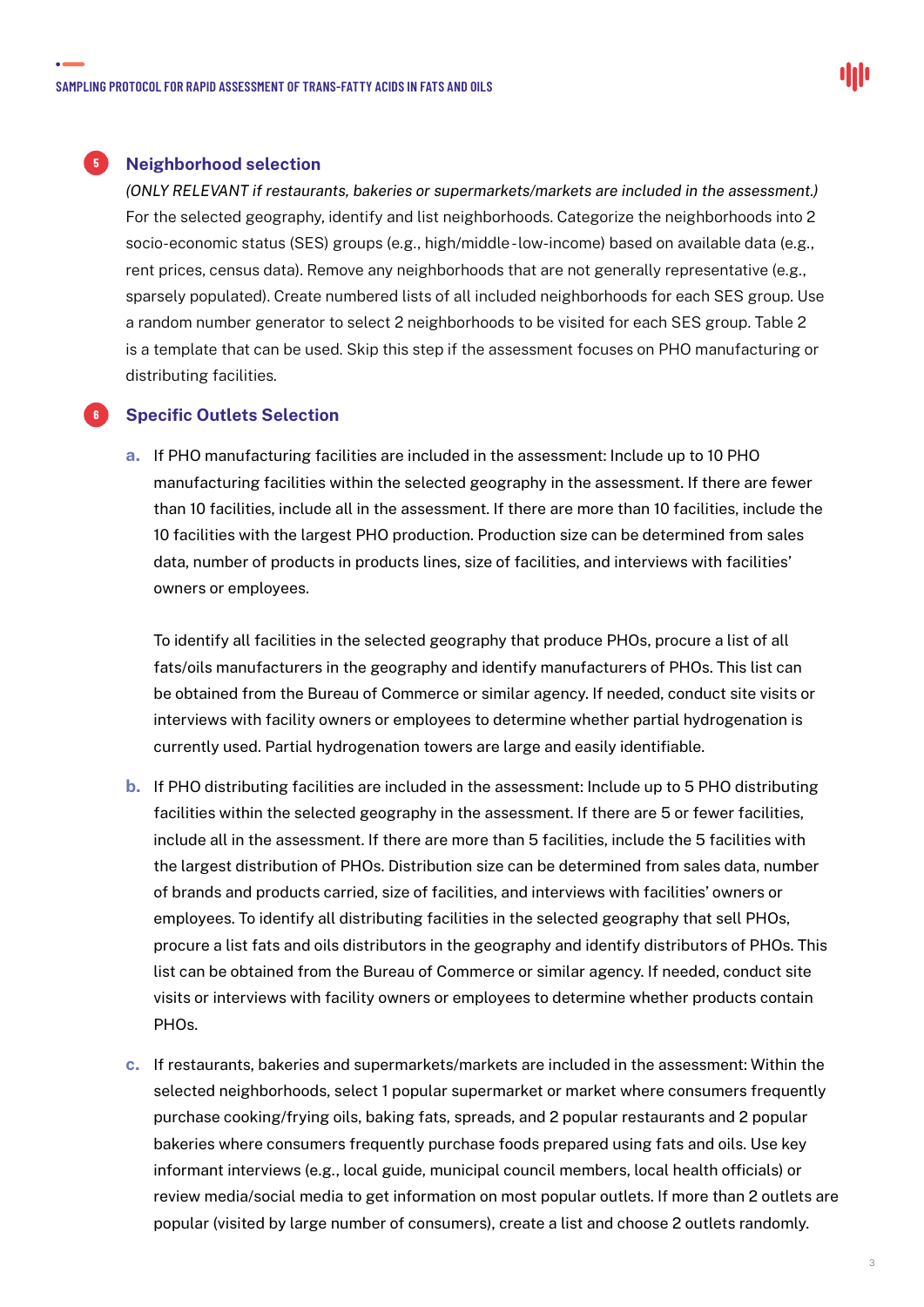

#### **Fats and oils items and brands selection**

**7**

- **a.** For manufacturing facilities: Select all liquid and all solid PHOs from each facility.
- **b.** For distributing facilities: Select all liquid and all solid PHOs from each facility.
- **c.** For restaurants: Select all cooking/frying oils from each outlet. If the restaurant also has baking fats in the kitchen, select all baking fats. If the kitchen also has fat spreads in the kitchen, select all spreads.
- **d.** For bakeries: Select all baking fats from each outlet.
- **e.** For markets/supermarkets: Select the 3 most popular items for each fats/oils category (cooking/frying oils, baking fats, and spreads) from each outlet. If ingredients lists are available on labels, select items with "partially hydrogenated oil", "hydrogenated oils" or similar on the lists.

This step of selecting specific items can be done by the sample collector at the time of sample collection.

**Note -** You may need to reduce the number of items in the assessment based on available budget. Once you know the total budget, determine the total number of samples that can be collected and analyzed.<sup>1</sup> If you need to reduce the total number of samples in the assessment, remove smaller/less popular outlets or less popular items.

Based on steps **1** - **7** , create a sample collection framework that data collectors will use to visit outlets and collect fats/oils samples. (Table 3a is a template for sampling from manufacturing facilities; Table 3b is a template for sampling from distributing facilities; Table 3c is a template for sampling from restaurants, bakeries and retail outlets). The total number of samples collected will be determined by the number of facilities/outlets visited and the number of PHO products available at each sampling facility/ outlet.

<sup>1</sup> Laboratory testing of fatty acids generally costs approximately 100 USD per sample. Costs for purchasing, storing and shipping samples as well as human resources for sample collection should be considered, as relevant.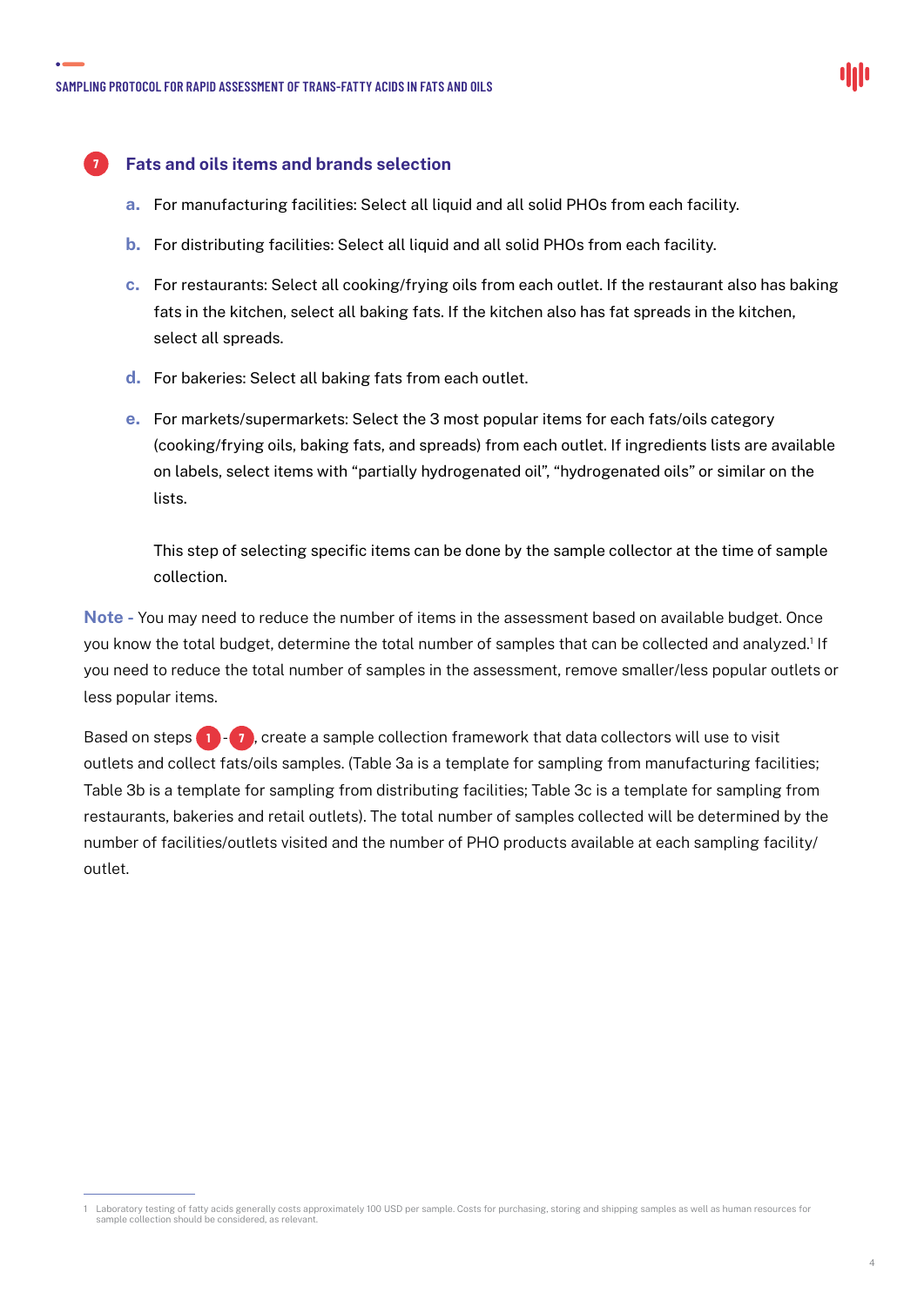### **Sample Collection, Storage and Shipping**

Recruit and train local field researchers to collect, store and transport the fats/oils samples to the laboratory.

Sample collection, storage and shipping procedures:

- **1.** For manufacturing or distributing facilities, travel to the first facility. For restaurants, bakeries and markets/supermarkets, travel to the first neighborhood and go to the first outlet.
- **2.** Once inside the facility/outlet, look for and purchase/collect each fat/oil item on the sample collection list. If selection of items for sampling is being done at the time of sample collection, see instructions in step 7 of the study design. Note: For sampling being done at restaurants or bakeries, sample collectors will need to ask outlet proprietors or staff for samples of the fats and oils used in food preparation since they are not available for retail purchase.
	- **a.** Collect a minimum of 100mL of each fat/oil item. Split each item into 2 sterile and shatter proof bottles with at least 50mL of the item in each bottle.2 If it is not feasible to split the fats/oils into bottles at the site of sample collection, this step can be done back in the office. Place both bottles of each item in 1 Ziploc bag with a unique ID.
	- **b.** While in facilities/outlets, use a sticker to record the brand name, item name and price, and place the sticker on each item. There will be identical stickers on each pair of bottles that contain the same item. Take a photo of each item sampled that shows the brand name, item name, manufacturer name and location, printed expiration date, nutrition information (including SFA, TFA and total fat if available), and ingredient list. Restaurants, bakeries and manufacturers may or may not charge for collecting samples of fats/oils used in their kitchens/facilities. If charged, negotiate based on pricing of similar products purchased from retail outlets.
	- **c.** Place each item purchased/collected from 1 facility/outlet in 1 bag and label the bag with the city, outlet type, SES, neighborhood, date, and total number of items purchased/collected.
	- **d.** Place all the perishable samples in an icebox with icepacks. Perishable items are anything stored in a refrigerator (e.g., margarines). Non-perishable items do not need to be transported or stored in cold chain.

**Note -** For markets/supermarkets, if the outlet does not have all the items in each category, purchase what is available then go to any nearby market/supermarket that meets the SES/vendor criteria and purchase the remaining items from the list. If the second outlet does not have the remaining items available, try a third outlet. If the remaining items still cannot be found at a third outlet, purchase the next similar item and move on to the next outlet on the list.

<sup>2</sup> Sterile and shatter-proof bottles with minimum 60mL capacity should be used, e.g. Thermo Scientific Nalgene IP2 Bottles (Fisher Scientific Catalog # 01-288-36; lanufacturer # 3420890004).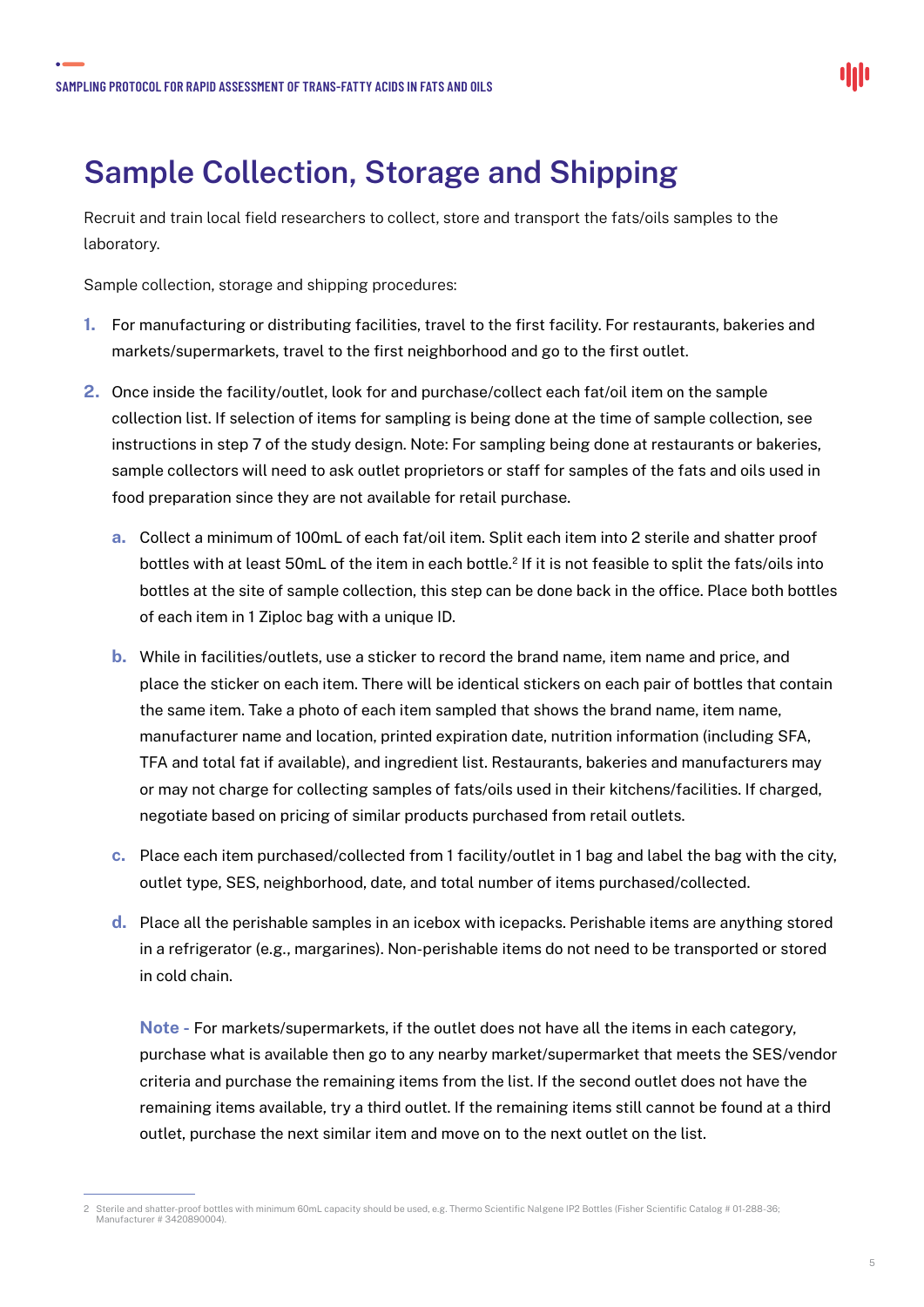

- **3.** Travel to the second facility/outlet and follow the same steps.
- **4.** Complete sample collection for all remaining facilities/outlets by following the same steps.
- **5.** Once back in the office, label each product with a unique identifier, and log information about each product in an Excel database. The following details for each product should be documented in Excel:

|    | a. Unique identifier                            |    | Nutrition information,                                                                                  | ī.      | Product quantity                                    |
|----|-------------------------------------------------|----|---------------------------------------------------------------------------------------------------------|---------|-----------------------------------------------------|
| b. | Food category                                   |    | including SFA, TFA, total                                                                               |         | Product price                                       |
|    |                                                 |    | fat (if available on nutrition                                                                          |         |                                                     |
|    | <b>c.</b> Fat/oil item name                     |    | label)                                                                                                  | k.      | Printed expiration date                             |
| e. | Brand name<br>Manufacturer name and<br>location | g. | Ingredient list<br>(if PHO, shortening,<br>hydrogenated oil, or similar,<br>is listed as an ingredient) | $n_{-}$ | Purchase city<br>m. SES group<br>Vendor outlet name |

**6.** Deliver or ship 1 bottle of each sample to the laboratory for analysis. Retain the remaining samples for future reanalysis, if needed. Perishable samples should be shipped on dry ice. If shipping time is greater than 3 days, dry ice should be changed every 3 days. This is to avoid deterioration of the samples. Non-perishable samples should be shipped without the cold chain.

**h.** Product weight (grams)

**o.** Date purchased

**Note on Laboratory Selection -** Laboratories must be able to perform GC-FID with a 100-meter GC column. Full guidance on how to select a laboratory to conduct analysis of the food samples is available on the WHO REPLACE webpage (see Annex 2 of the [REPLACE Module 4\)](https://apps.who.int/iris/bitstream/handle/10665/324823/WHO-NMH-NHD-19.15-eng.pdf).

**Note on Shipping Samples -** Preference should be given to acceptable domestic laboratories to avoid international shipping challenges. If samples must be shipped internationally to a laboratory, customs requirements will depend on the receiving country and contents of the shipment. For example, some countries do not permit dry ice into their countries; some countries have lengthy customs review/approval processes for animal products or research subjects. The customs logistics process should be verified before the sample collection process begins. Customs agents may be able to aide in verifying the requirements and process. If feasible to transport items with a traveler, this may be recommended.

**Note on Perishable Items -** If shipping logistics are complicated by the inclusion of perishable items and the need for dry ice, it may be advisable to remove these items from the sample set.

*This protocol document was developed by Resolve to Save Lives (an initiative of Vital Strategies) and the Global Health Advocacy Incubator (a program of the Campaign for Tobacco-Free Kids). Resolve to Save Lives is funded by Bloomberg Philanthropies, the Bill & Melinda Gates Foundation, and Gates Philanthropy Partners, which is funded with support from the Chan Zuckerberg Foundation.*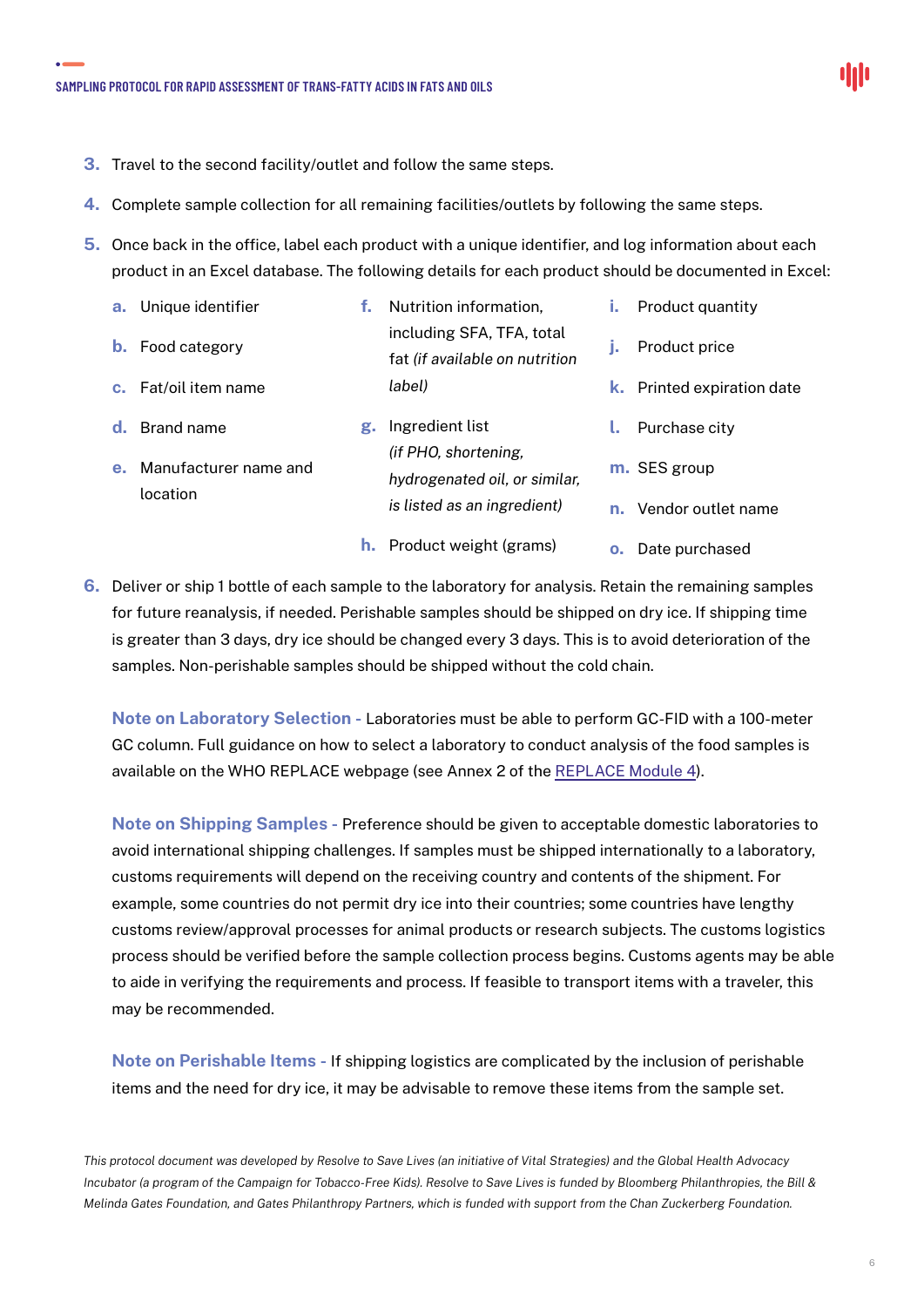$\ddot{\bullet}$ 

### **Table 1. Fats and Oils Sampling Framework**

|                | <b>Food Sector</b> check box for sectors                                             | $\Box$ Business to business (B2B)                                                                                                           | $\Box$ Retail packaged fats/oils      |
|----------------|--------------------------------------------------------------------------------------|---------------------------------------------------------------------------------------------------------------------------------------------|---------------------------------------|
| $\overline{3}$ | <b>Food Outlet Type</b><br>check box for outlet types<br>within selected sectors     | $\Box$ Bakeries<br>$\Box$ PHO manufacturers or<br>distributors<br>$\Box$ Restaurants<br>□ Other: ________________________                   | $\Box$ Supermarkets<br>$\Box$ Markets |
|                | <b>Fats and Oils Category</b><br>check box for categories<br>within selected sectors | $\Box$ Baking fats (e.g., shortening)<br>$\Box$ Cooking/frying oil<br>$\Box$ Spreads (e.g., margarine)<br>□ Other: ________________________ |                                       |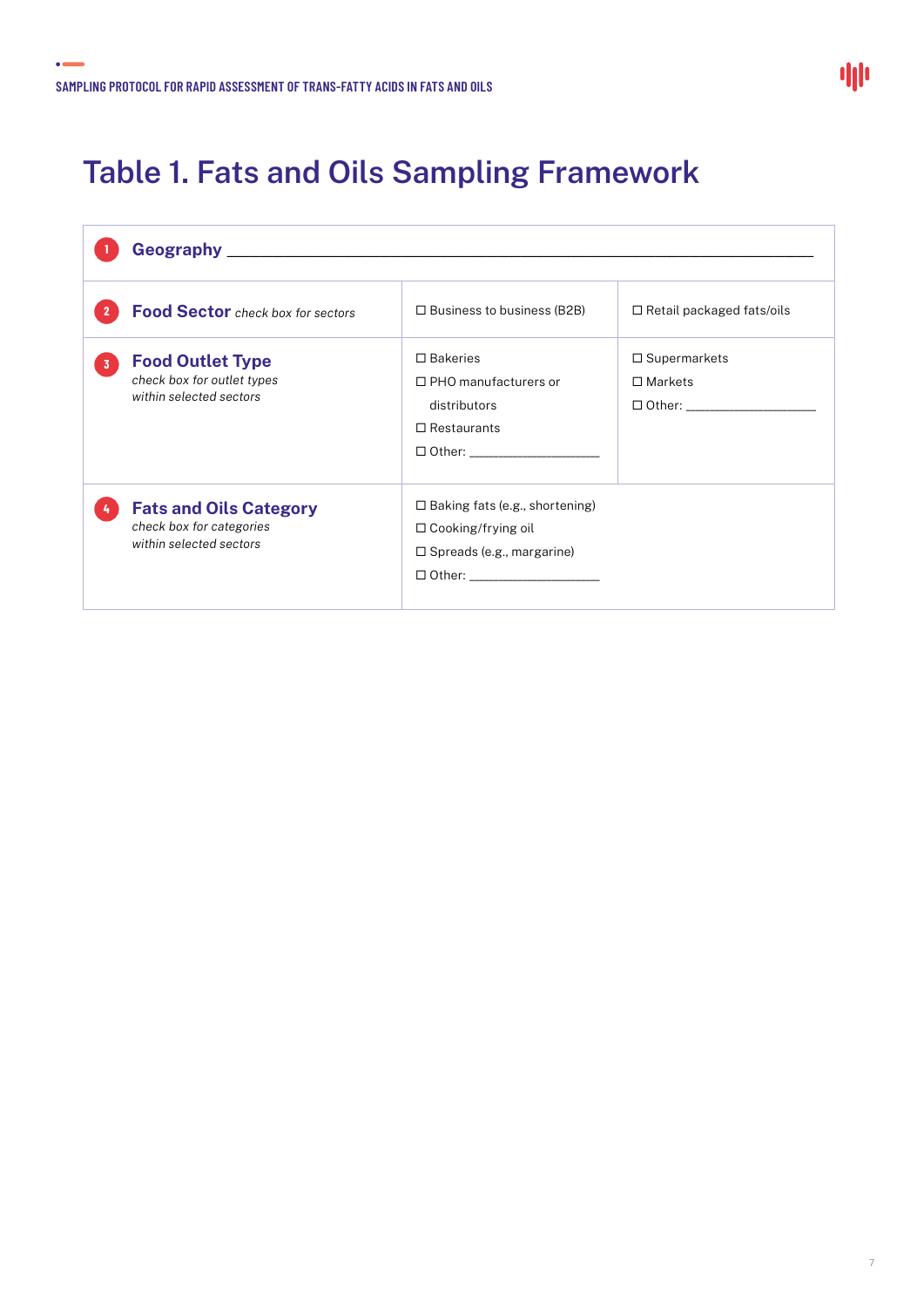$\bullet$ 

### **Table 2. Locations Sampling Framework for Retail Outlets, Restaurants and Bakeries**

*Skip this step if the assessment focuses on fats/oils manufacturing or distributing facilities.*

| 局              | <b>Select</b><br>neighborhoods                                         | <b>SES group</b>              | <b>High Income (HI)</b>                                                                                                                                                                                                              | Low Income (LI)                                                                                                                                                                                                                      |
|----------------|------------------------------------------------------------------------|-------------------------------|--------------------------------------------------------------------------------------------------------------------------------------------------------------------------------------------------------------------------------------|--------------------------------------------------------------------------------------------------------------------------------------------------------------------------------------------------------------------------------------|
|                | using random number                                                    | <b>Random number</b>          | <u> 1989 - Johann Johann Johann Johann Johann Johann Johann Johann Johann Johann Johann Johann Johann Johann Johann Johann Johann Johann Johann Johann Johann Johann Johann Johann Johann Johann Johann Johann Johann Johann Joh</u> | <u> 1989 - Johann Johann Johann Johann Johann Johann Johann Johann Johann Johann Johann Johann Johann Johann Johann Johann Johann Johann Johann Johann Johann Johann Johann Johann Johann Johann Johann Johann Johann Johann Joh</u> |
|                |                                                                        | <b>Neighborhood 1 (N1)</b>    |                                                                                                                                                                                                                                      | LI-N1 ___________________________                                                                                                                                                                                                    |
| 6 <sup>1</sup> | <b>Select specific</b><br>outlets<br>using key informant<br>interviews | Bakery Outlet 1 (BO1)         | HI-N1-BO1 ___________________                                                                                                                                                                                                        | LI-N1-BO1____________________                                                                                                                                                                                                        |
|                |                                                                        | Bakery Outlet 2 (BO2)         |                                                                                                                                                                                                                                      | LI-N1-BO2 ___________________                                                                                                                                                                                                        |
|                | Restaurant Outlet 1 (RO1)                                              | HI-N1-RO1 ___________________ | LI-N1-RO1_____________________                                                                                                                                                                                                       |                                                                                                                                                                                                                                      |
|                | Restaurant Outlet 2 (RO2)                                              | HI-N1-RO2 __________________  | LI-N1-RO2 ___________________                                                                                                                                                                                                        |                                                                                                                                                                                                                                      |
|                |                                                                        | Market Outlet 1 (MO1)         | HI-N1-MO1_____________________                                                                                                                                                                                                       | $LI-MO1$                                                                                                                                                                                                                             |
|                |                                                                        | Neighborhood 2 (N2)           |                                                                                                                                                                                                                                      |                                                                                                                                                                                                                                      |
|                |                                                                        | Bakery Outlet 1 (BO1)         | HI-N2-BO1 __________________                                                                                                                                                                                                         | LI-N2-B01 ___________________                                                                                                                                                                                                        |
|                |                                                                        | Bakery Outlet 2 (BO2)         | HI-N2-BO2____________________                                                                                                                                                                                                        | LI-N2-BO2 _________________                                                                                                                                                                                                          |
|                |                                                                        | Restaurant Outlet 1 (RO1)     | HI-N2-RO1 ___________________                                                                                                                                                                                                        | LI-N2-R01__________________                                                                                                                                                                                                          |
|                |                                                                        | Restaurant Outlet 2 (RO2)     | HI-N2-RO2____________________                                                                                                                                                                                                        | LI-N2-RO2 __________________                                                                                                                                                                                                         |
|                |                                                                        | Market Outlet 1 (MO1)         | HI-N2-MO1___________________                                                                                                                                                                                                         | LI-N2-MO1 __________________                                                                                                                                                                                                         |

8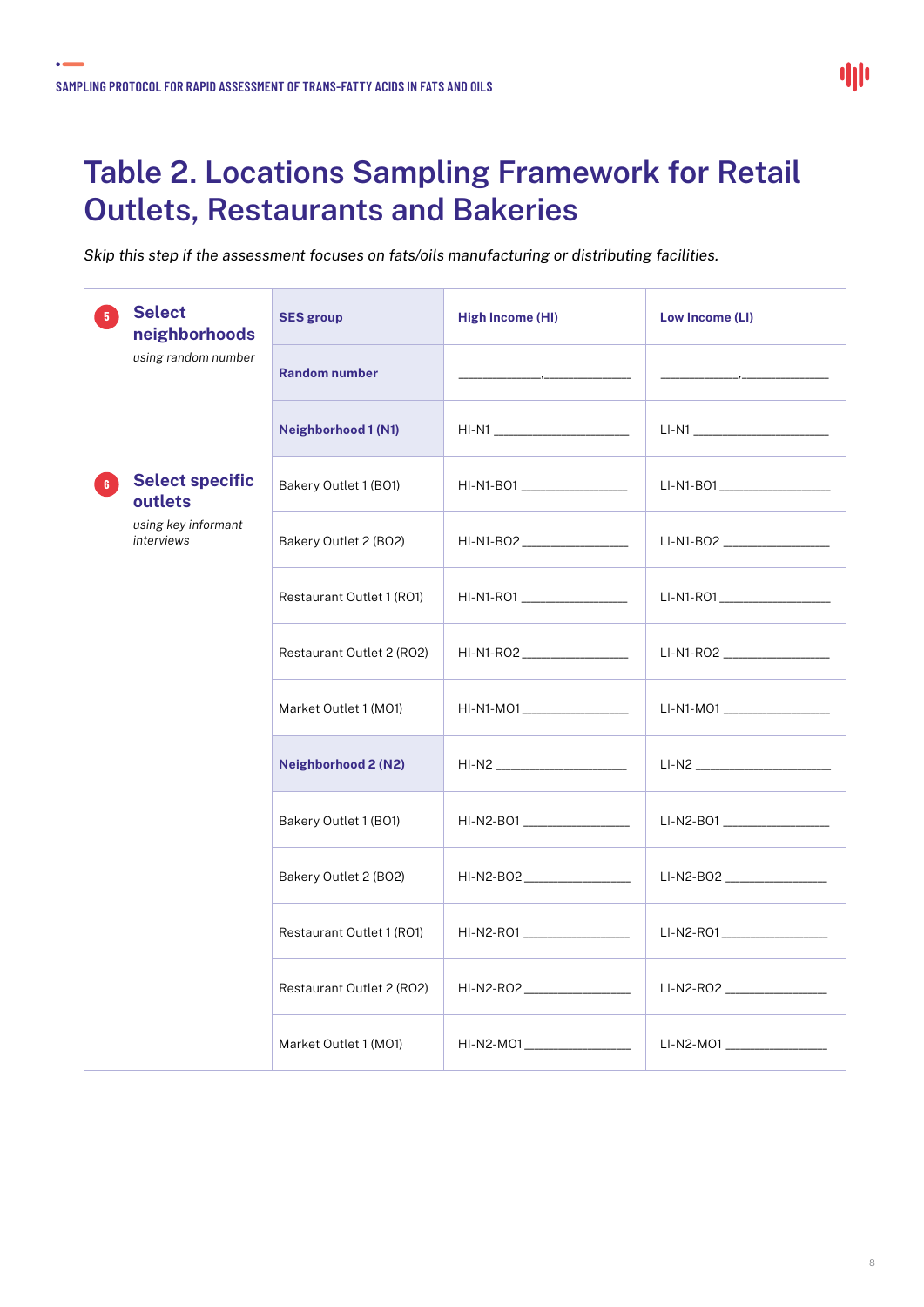$\bullet$ 

### **Table 3a. Sample Collection Framework – PHO Manufacturing Facilities**

*\*Total # of samples will depend on # of PHO manufacturers and # of PHO items available at each facility*

| Facility                 | <b>Category</b>           | Item/brand                | # of<br>samples | Total $#$ of<br>samples* |
|--------------------------|---------------------------|---------------------------|-----------------|--------------------------|
| M1                       | Liquid                    | $\mathbf{1}$              | $\mathbf{1}$    | $\,6\,$                  |
|                          | PHOs                      | $\mathbf{2}$              | $\mathbf{1}$    |                          |
|                          |                           | $\ensuremath{\mathsf{3}}$ | $\mathbf{1}$    |                          |
|                          |                           | $\overline{4}$            | $\mathbf{1}$    |                          |
|                          |                           | $\mathbf 5$               | $\mathbf{1}$    |                          |
| Solid<br>PHOs            | $\,6$                     | $\mathbf{1}$              |                 |                          |
|                          | $\mathbf 1$               | $\mathbf{1}$              | $\,6\,$         |                          |
|                          | $\mathbf{2}$              | $\mathbf 1$               |                 |                          |
|                          | $\ensuremath{\mathsf{3}}$ | $\mathbf 1$               |                 |                          |
|                          |                           | $\overline{4}$            | $\mathbf{1}$    |                          |
|                          |                           | $\mathbf 5$               | $\mathbf{1}$    |                          |
|                          |                           | $\,6\,$                   | $\mathbf{1}$    |                          |
| Liquid<br>M <sub>2</sub> | $\mathbf 1$               | $\mathbf 1$               | $\,6\,$         |                          |
|                          | PHOs                      | $\mathbf{2}$              | $\mathbf 1$     |                          |
|                          |                           | $\ensuremath{\mathsf{3}}$ | $\mathbf{1}$    |                          |
|                          |                           | $\overline{4}$            | $\mathbf 1$     |                          |
|                          |                           | $\mathbf 5$               | $\mathbf{1}$    |                          |
|                          |                           | $\,6\,$                   | $\mathbf{1}$    |                          |
|                          | Solid                     | $\mathbf 1$               | $\mathbf{1}$    | $6\overline{6}$          |
|                          | PHOs                      | $\overline{c}$            | $\mathbf 1$     |                          |
|                          |                           | $\mathbf{3}$              | $\mathbf 1$     |                          |
|                          |                           | $\overline{4}$            | $\mathbf 1$     |                          |
|                          |                           | $\overline{5}$            | $\mathbf{1}$    |                          |
|                          |                           | $\,6\,$                   | $\mathbf 1$     |                          |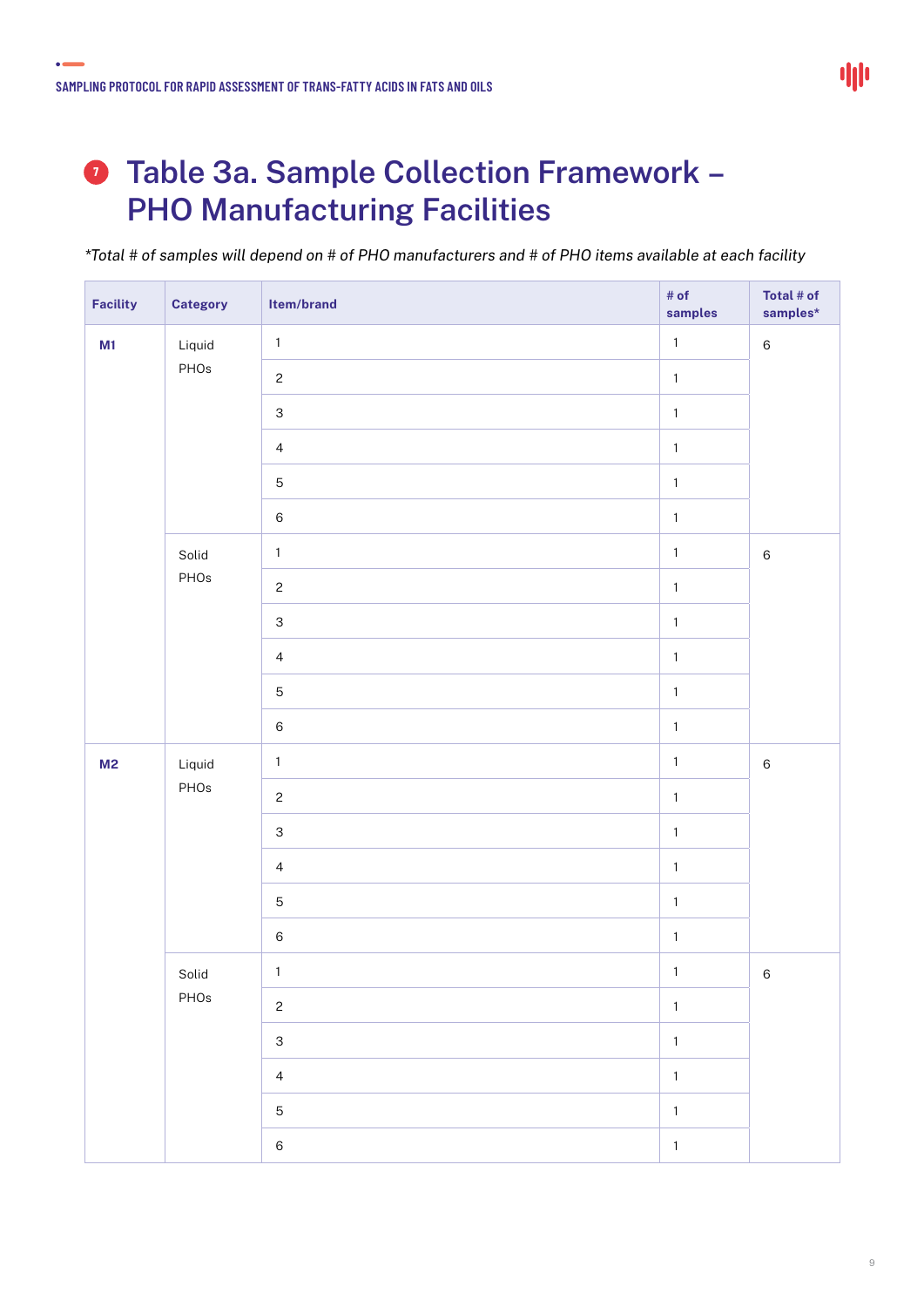$\bullet$  and  $\bullet$ 

| Liquid<br><b>M3</b><br>PHOs<br>Solid<br>PHOs |                           | $\mathbf{1}$              | $\mathbf 1$  | $\,6\,$ |
|----------------------------------------------|---------------------------|---------------------------|--------------|---------|
|                                              |                           | $\overline{c}$            | $\mathbf 1$  |         |
|                                              | $\ensuremath{\mathsf{3}}$ | $\mathbf 1$               |              |         |
|                                              |                           | $\overline{4}$            | $\mathbf{1}$ |         |
|                                              |                           | $\mathbf 5$               | $\mathbf 1$  |         |
|                                              |                           | $\,6$                     | $\mathbf 1$  |         |
|                                              |                           | $\mathbf 1$               | $\mathbf 1$  | $\,6\,$ |
|                                              |                           | $\mathbf{c}$              | $\mathbf{1}$ |         |
|                                              |                           | $\ensuremath{\mathsf{3}}$ | $\mathbf 1$  |         |
|                                              |                           | $\overline{4}$            | $\mathbf 1$  |         |
|                                              |                           | $\mathbf 5$               | $\mathbf 1$  |         |
|                                              |                           | $\,6$                     | $\mathbf 1$  |         |
| M4                                           | Liquid                    | $\mathbf{1}$              | $\mathbf 1$  | $\,6\,$ |
|                                              | PHOs                      | $\overline{c}$            | $\mathbf 1$  |         |
|                                              |                           | $\ensuremath{\mathsf{3}}$ | $\mathbf 1$  |         |
|                                              |                           | $\overline{4}$            | $\mathbf{1}$ |         |
|                                              |                           | $\mathbf 5$               | $\mathbf 1$  |         |
|                                              |                           | $\,6$                     | $\mathbf 1$  |         |
|                                              | Solid                     | $\mathbf{1}$              | $\mathbf 1$  | $\,6\,$ |
|                                              | PHOs                      | $\mathbf{2}$              | $\mathbf 1$  |         |
|                                              |                           | $\ensuremath{\mathsf{3}}$ | $\mathbf 1$  |         |
|                                              |                           | $\overline{4}$            | $\mathbf 1$  |         |
|                                              |                           | $\overline{5}$            | $\mathbf 1$  |         |
|                                              |                           | $\,6\,$                   | $\mathbf{1}$ |         |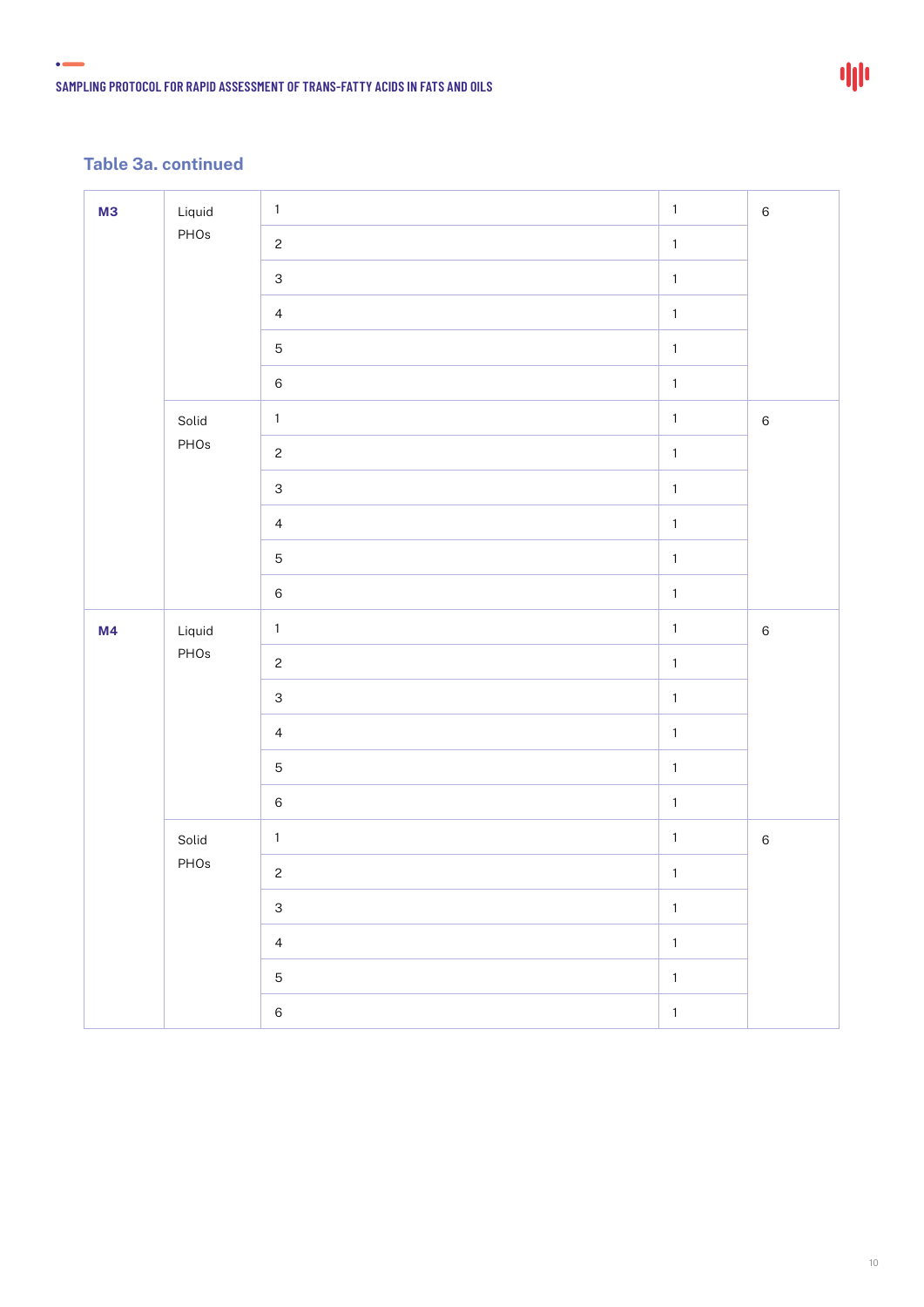$\bullet$  and  $\bullet$ 

| M <sub>5</sub> | Liquid | $\mathbf 1$               | $\mathbf 1$  | $\,6\,$ |
|----------------|--------|---------------------------|--------------|---------|
|                | PHOs   | $\overline{c}$            | $\mathbf 1$  |         |
|                |        | $\ensuremath{\mathsf{3}}$ | $\mathbf 1$  |         |
|                |        | $\overline{4}$            | $\mathbf{1}$ |         |
|                |        | $\mathbf 5$               | $\mathbf{1}$ |         |
|                |        | $\,6$                     | $\mathbf 1$  |         |
|                | Solid  | $\mathbf{1}$              | $\mathbf 1$  | $\,6\,$ |
|                | PHOs   | $\overline{c}$            | $\mathbf{1}$ |         |
|                |        | $\ensuremath{\mathsf{3}}$ | $\mathbf 1$  |         |
|                |        | $\overline{4}$            | $\mathbf 1$  |         |
|                |        | $\mathbf 5$               | $\mathbf 1$  |         |
|                |        | $\,6$                     | $\mathbf{1}$ |         |
| M6<br>PHOs     | Liquid | $\mathbf{1}$              | $\mathbf 1$  | $\,6\,$ |
|                |        | $\overline{c}$            | $\mathbf 1$  |         |
|                |        | $\ensuremath{\mathsf{3}}$ | $\mathbf 1$  |         |
|                |        | $\overline{4}$            | $\mathbf{1}$ |         |
|                |        | $\mathbf 5$               | $\mathbf 1$  |         |
|                |        | $\,6$                     | $\mathbf 1$  |         |
|                | Solid  | $\mathbf{1}$              | $\mathbf 1$  | $\,6\,$ |
|                | PHOs   | $\sqrt{2}$                | $\mathbf{1}$ |         |
|                |        | $\mathbf{3}$              | $\mathbf 1$  |         |
|                |        | $\overline{4}$            | $\mathbf 1$  |         |
|                |        | $\overline{5}$            | $\mathbf 1$  |         |
|                |        | $\,6\,$                   | $\mathbf 1$  |         |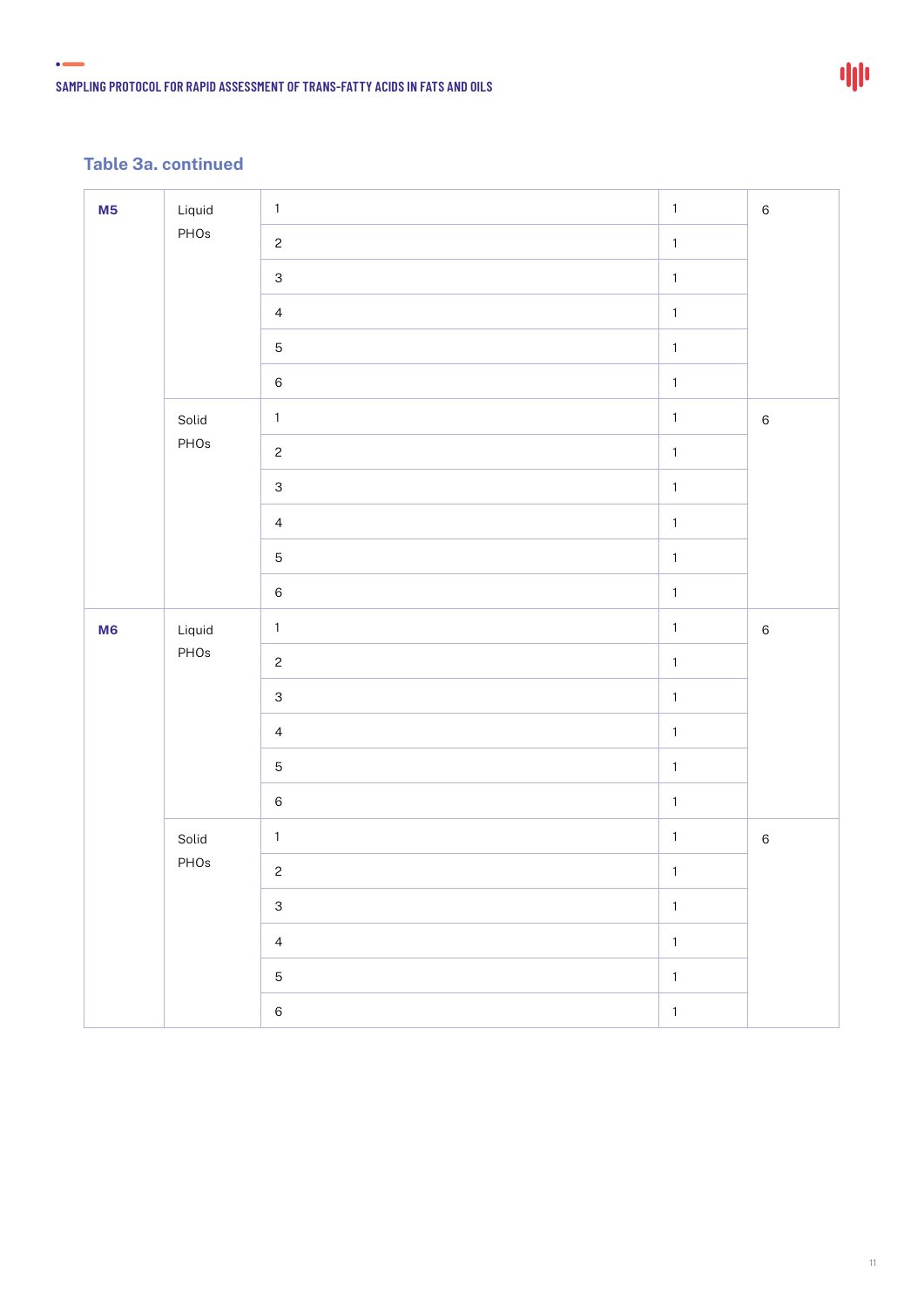$\bullet$  and  $\bullet$ 

| M7 | Liquid         | $1\,$                     | $\mathbf 1$  | $\,6\,$ |
|----|----------------|---------------------------|--------------|---------|
|    | PHOs           | $\overline{c}$            | $\mathbf 1$  |         |
|    |                | $\ensuremath{\mathsf{3}}$ | $\mathbf 1$  |         |
|    |                | $\overline{4}$            | $\mathbf{1}$ |         |
|    |                | $\mathbf 5$               | $\mathbf 1$  |         |
|    |                | $\,6\,$                   | $\mathbf 1$  |         |
|    | Solid          | $\mathbf 1$               | $\mathbf 1$  | $\,6\,$ |
|    | PHOs           | $\sqrt{2}$                | $\mathbf{1}$ |         |
|    |                | $\ensuremath{\mathsf{3}}$ | $\mathbf 1$  |         |
|    |                | $\overline{4}$            | $\mathbf 1$  |         |
|    |                | $\mathbf 5$               | $\mathbf 1$  |         |
|    |                | $\,6\,$                   | $\mathbf{1}$ |         |
| M8 | Liquid<br>PHOs | $\mathbf 1$               | $\mathbf{1}$ | $\,6\,$ |
|    |                | $\overline{c}$            | $\mathbf 1$  |         |
|    |                | $\ensuremath{\mathsf{3}}$ | $\mathbf 1$  |         |
|    |                | $\overline{4}$            | $\mathbf{1}$ |         |
|    |                | $\mathbf 5$               | $\mathbf{1}$ |         |
|    |                | $\,6\,$                   | $\mathbf 1$  |         |
|    | Solid          | $\mathbf{1}$              | $\mathbf 1$  | $\,6\,$ |
|    | PHOs           | $\mathbf{2}$              | $\mathbf{1}$ |         |
|    |                | $\ensuremath{\mathsf{3}}$ | $\mathbf 1$  |         |
|    |                | $\overline{4}$            | $\mathbf 1$  |         |
|    |                | $\mathbf 5$               | $\mathbf 1$  |         |
|    |                | $\,6\,$                   | $\mathbf{1}$ |         |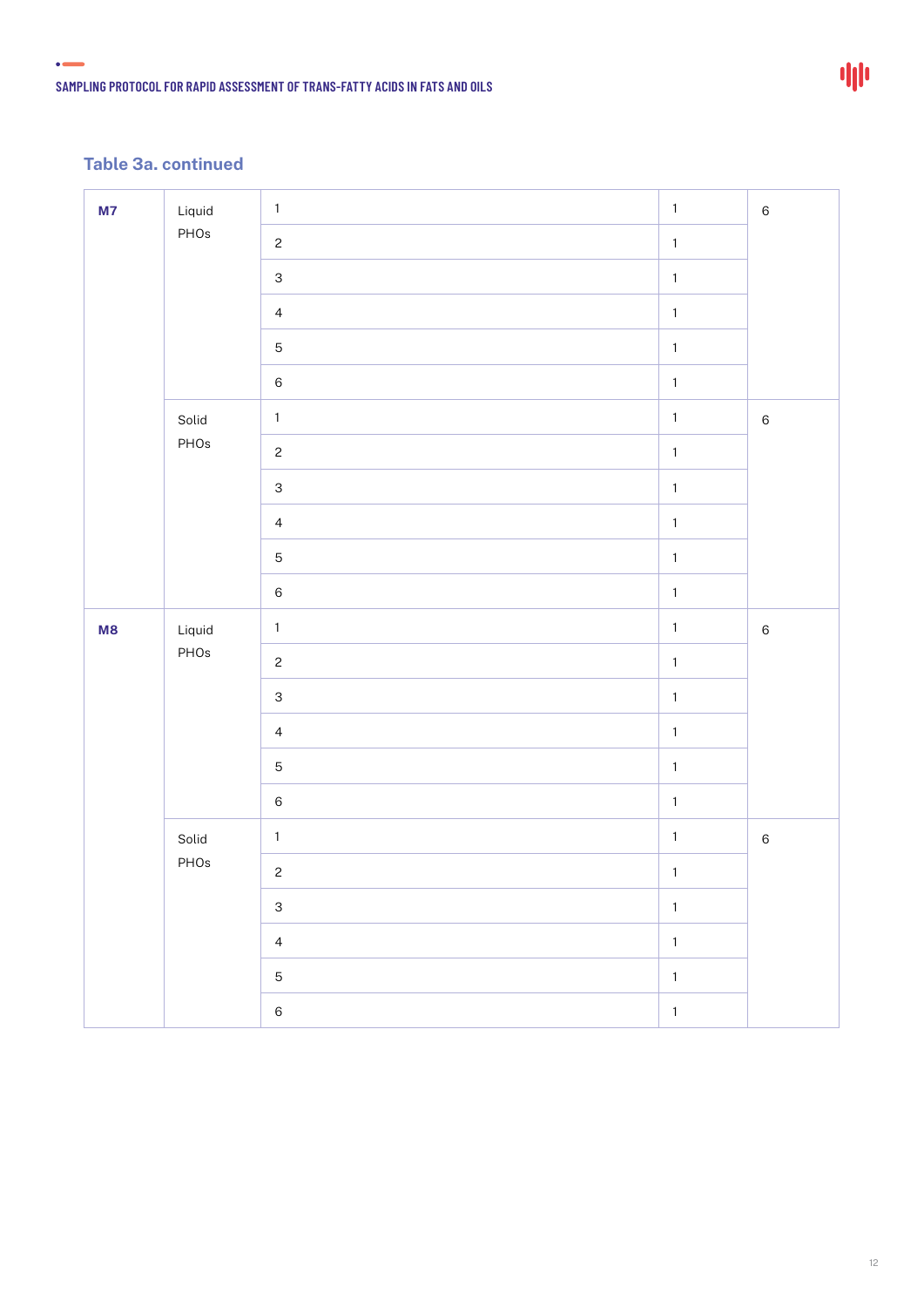$\bullet$  and  $\bullet$ 

| M9           | Liquid                    | $\mathbf{1}$              | $\mathbf{1}$ | $\,6\,$ |
|--------------|---------------------------|---------------------------|--------------|---------|
|              | PHOs                      | $\overline{c}$            | $\mathbf 1$  |         |
|              | $\ensuremath{\mathsf{3}}$ | $\mathbf 1$               |              |         |
|              | $\overline{4}$            | $\mathbf 1$               |              |         |
|              | $\mathbf 5$               | $\mathbf{1}$              |              |         |
|              |                           | $\,6\,$                   | $\mathbf 1$  |         |
|              | Solid                     | $\mathbf{1}$              | $\mathbf 1$  | $\,6\,$ |
|              | PHOs                      | $\overline{c}$            | $\mathbf{1}$ |         |
|              |                           | $\ensuremath{\mathsf{3}}$ | $\mathbf 1$  |         |
|              |                           | $\overline{4}$            | $\mathbf 1$  |         |
|              |                           | $\sqrt{5}$                | $\mathbf 1$  |         |
|              |                           | $\,6\,$                   | $\mathbf{1}$ |         |
| <b>M10</b>   | Liquid                    | $\mathbf{1}$              | $\mathbf{1}$ | $\,6\,$ |
|              | PHOs                      | $\overline{c}$            | $\mathbf 1$  |         |
|              |                           | $\mathsf{3}$              | $\mathbf 1$  |         |
|              |                           | $\overline{4}$            | $\mathbf{1}$ |         |
|              |                           | $\mathbf 5$               | $\mathbf 1$  |         |
|              |                           | $\,6$                     | $\mathbf 1$  |         |
|              | Solid                     | $\mathbf{1}$              | $\mathbf{1}$ | $\,6\,$ |
|              | PHOs                      | $\overline{c}$            | $\mathbf 1$  |         |
|              |                           | $\ensuremath{\mathsf{3}}$ | $\mathbf{1}$ |         |
|              |                           | $\overline{4}$            | $\mathbf 1$  |         |
|              |                           | $\mathbf 5$               | $\mathbf 1$  |         |
|              |                           | $\,6$                     | $\mathbf{1}$ |         |
| <b>TOTAL</b> |                           |                           |              | 120     |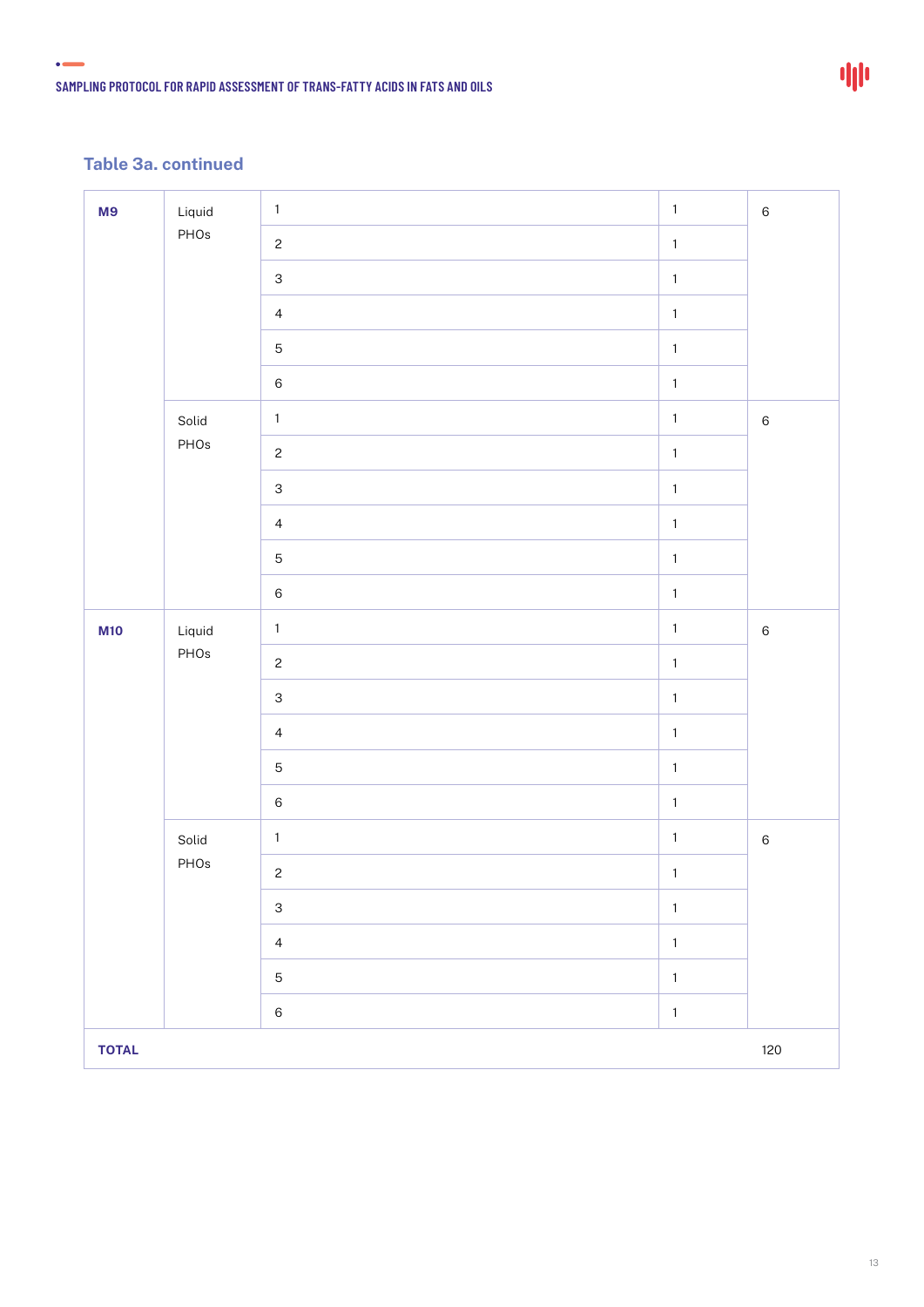$\bullet$ 

### **Table 3b. Sample Collection Framework – PHO Distributing Facilities**

*\*Total # of samples will depend on # of PHO distributors and # of PHO items available at each facility*

| Facility                 | <b>Category</b> | Item/brand                | # of<br>samples | Total # of<br>$samples*$ |
|--------------------------|-----------------|---------------------------|-----------------|--------------------------|
| Liquid<br>D <sub>1</sub> | $\mathbf 1$     | $\mathbf{1}$              | $10$            |                          |
|                          | PHOs            | $\overline{c}$            | $\mathbf{1}$    |                          |
|                          |                 | $\mathsf 3$               | $\mathbf{1}$    |                          |
|                          |                 | $\overline{4}$            | $\mathbf{1}$    |                          |
|                          | $\mathbf 5$     | $\mathbf 1$               |                 |                          |
|                          |                 | $\,$ 6 $\,$               | $\mathbf 1$     |                          |
|                          |                 | $\overline{7}$            | $\mathbf 1$     |                          |
|                          |                 | $\,8\,$                   | $\mathbf 1$     |                          |
|                          |                 | $\boldsymbol{9}$          | $\mathbf 1$     |                          |
|                          |                 | $10$                      | $\mathbf{1}$    |                          |
|                          | Solid           | $\mathbf{1}$              | $\mathbf 1$     | $10$                     |
| PHOs                     |                 | $\overline{c}$            | $\mathbf{1}$    |                          |
|                          |                 | $\ensuremath{\mathsf{3}}$ | $\mathbf{1}$    |                          |
|                          |                 | $\overline{4}$            | $\mathbf 1$     |                          |
|                          |                 | $\sqrt{5}$                | $\mathbf 1$     |                          |
|                          |                 | $\,6\,$                   | $\mathbf{1}$    |                          |
|                          |                 | $\sqrt{7}$                | $\mathbf{1}$    |                          |
|                          |                 | $\,8\,$                   | $\mathbf 1$     |                          |
|                          |                 | $\mathsf g$               | $\mathbf 1$     |                          |
|                          |                 | $10$                      | $\mathbf 1$     |                          |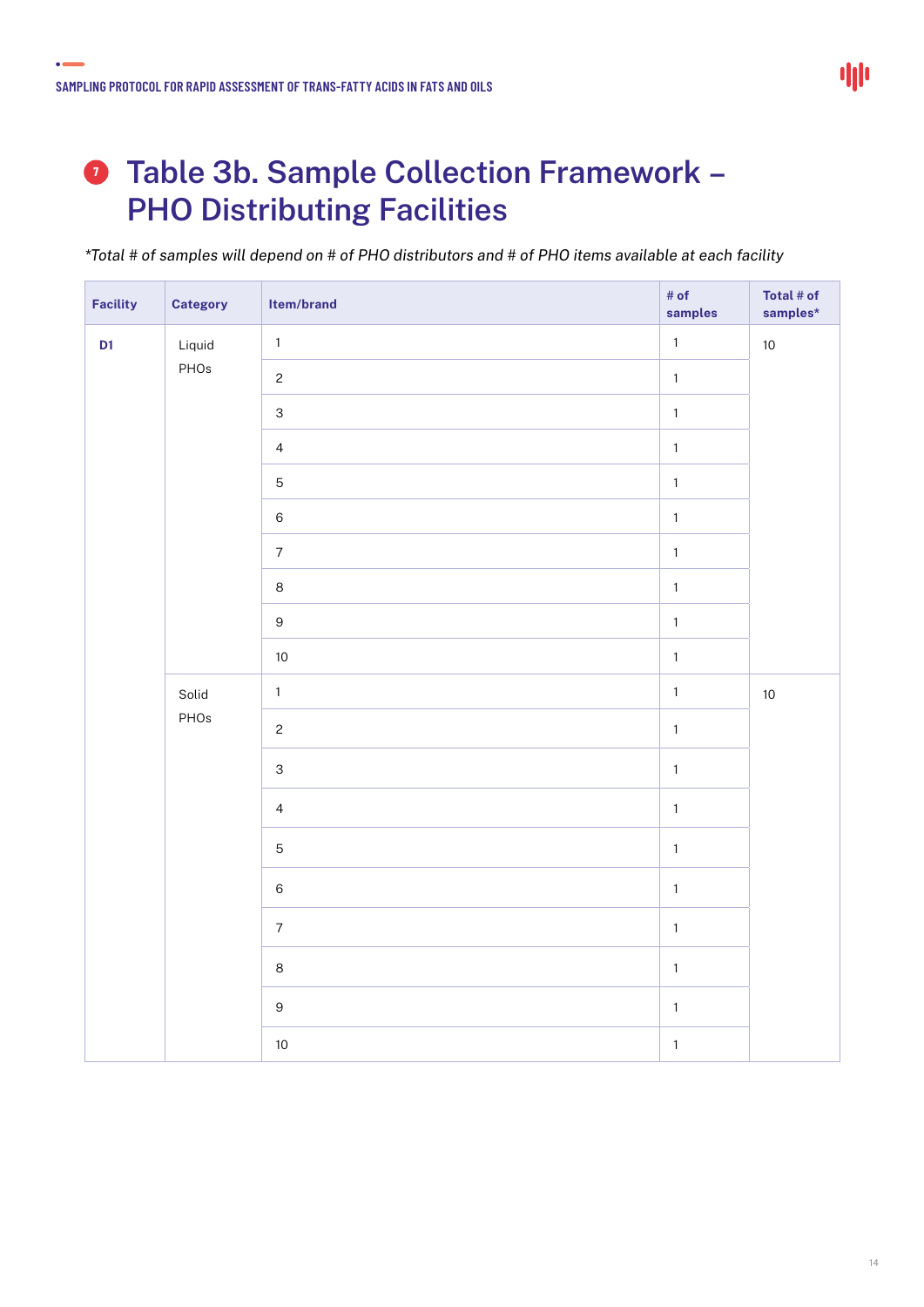$\bullet$  and  $\bullet$ 

| D <sub>2</sub> | Liquid | $\mathbf 1$               | $\mathbf{1}$ | 10     |
|----------------|--------|---------------------------|--------------|--------|
|                | PHOs   | $\overline{c}$            | $\mathbf{1}$ |        |
|                |        | $\ensuremath{\mathsf{3}}$ | $\mathbf 1$  |        |
|                |        | $\overline{4}$            | $\mathbf 1$  |        |
|                |        | $\mathbf 5$               | $\mathbf 1$  |        |
|                |        | $\,6\,$                   | $\mathbf 1$  |        |
|                |        | $\overline{7}$            | $\mathbf 1$  |        |
|                |        | $\,8\,$                   | $\mathbf 1$  |        |
|                |        | $\mathsf 9$               | $\mathbf 1$  |        |
|                |        | $10$                      | $\mathbf 1$  |        |
|                | Solid  | $\mathbf{1}$              | $\mathbf{1}$ | $10\,$ |
|                | PHOs   | $\overline{c}$            | $\mathbf 1$  |        |
|                |        | $\mathbf{3}$              | $\mathbf{1}$ |        |
|                |        | $\overline{4}$            | $\mathbf 1$  |        |
|                |        | $\sqrt{5}$                | $\mathbf{1}$ |        |
|                |        | $\,6\,$                   | $\mathbf 1$  |        |
|                |        | $\overline{7}$            | $\mathbf{1}$ |        |
|                |        | $\,8\,$                   | $\mathbf 1$  |        |
|                |        |                           |              |        |
|                |        | $\mathsf 9$               | $\mathbf 1$  |        |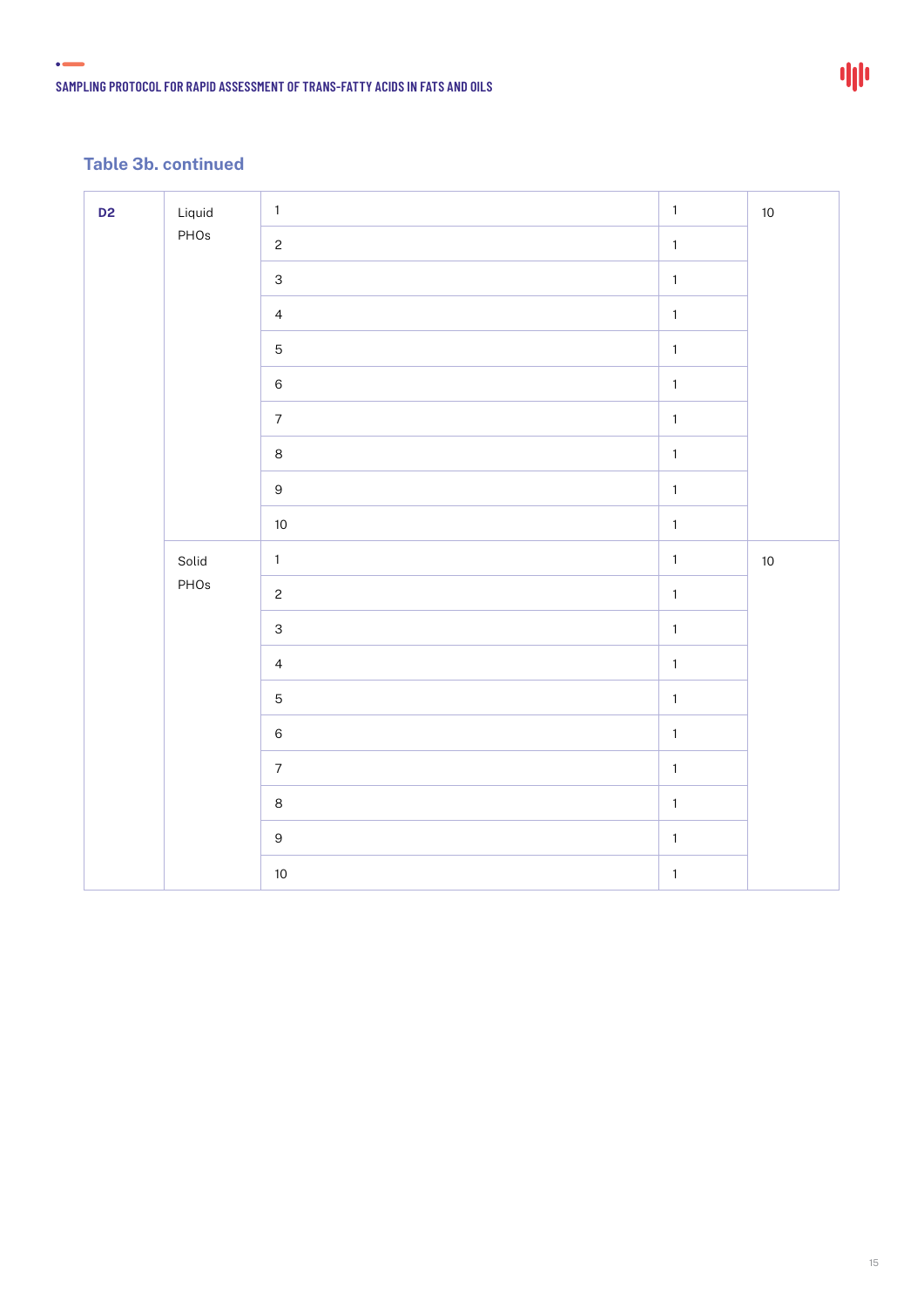$\bullet$ 

| D <sub>3</sub> | Liquid         | $\mathbf 1$               | $\mathbf 1$  | $10$   |
|----------------|----------------|---------------------------|--------------|--------|
|                | PHOs           | $\overline{c}$            | $\mathbf 1$  |        |
|                |                | $\ensuremath{\mathsf{3}}$ | $\mathbf{1}$ |        |
|                | $\overline{4}$ | $\mathbf{1}$              |              |        |
|                |                | $\sqrt{5}$                | $\mathbf 1$  |        |
|                |                | $\,6\,$                   | $\mathbf 1$  |        |
|                |                | $\overline{7}$            | $\mathbf{1}$ |        |
|                |                | $\,8\,$                   | $\mathbf 1$  |        |
|                |                | $\boldsymbol{9}$          | $\mathbf{1}$ |        |
|                |                | $10$                      | $\mathbf 1$  |        |
|                | Solid          | $\mathbf 1$               | $\mathbf{1}$ | $10\,$ |
|                | PHOs           | $\sqrt{2}$                | $\mathbf{1}$ |        |
|                |                | $\ensuremath{\mathsf{3}}$ | $\mathbf 1$  |        |
|                |                | $\overline{4}$            | $\mathbf 1$  |        |
|                |                | $\mathbf 5$               | $\mathbf{1}$ |        |
|                |                | $\,6\,$                   | $\mathbf 1$  |        |
|                |                | $\overline{7}$            | $\mathbf 1$  |        |
|                |                | $\,8\,$                   | $\mathbf 1$  |        |
|                |                | $\boldsymbol{9}$          | $\mathbf{1}$ |        |
|                |                | $10$                      | $\mathbf{1}$ |        |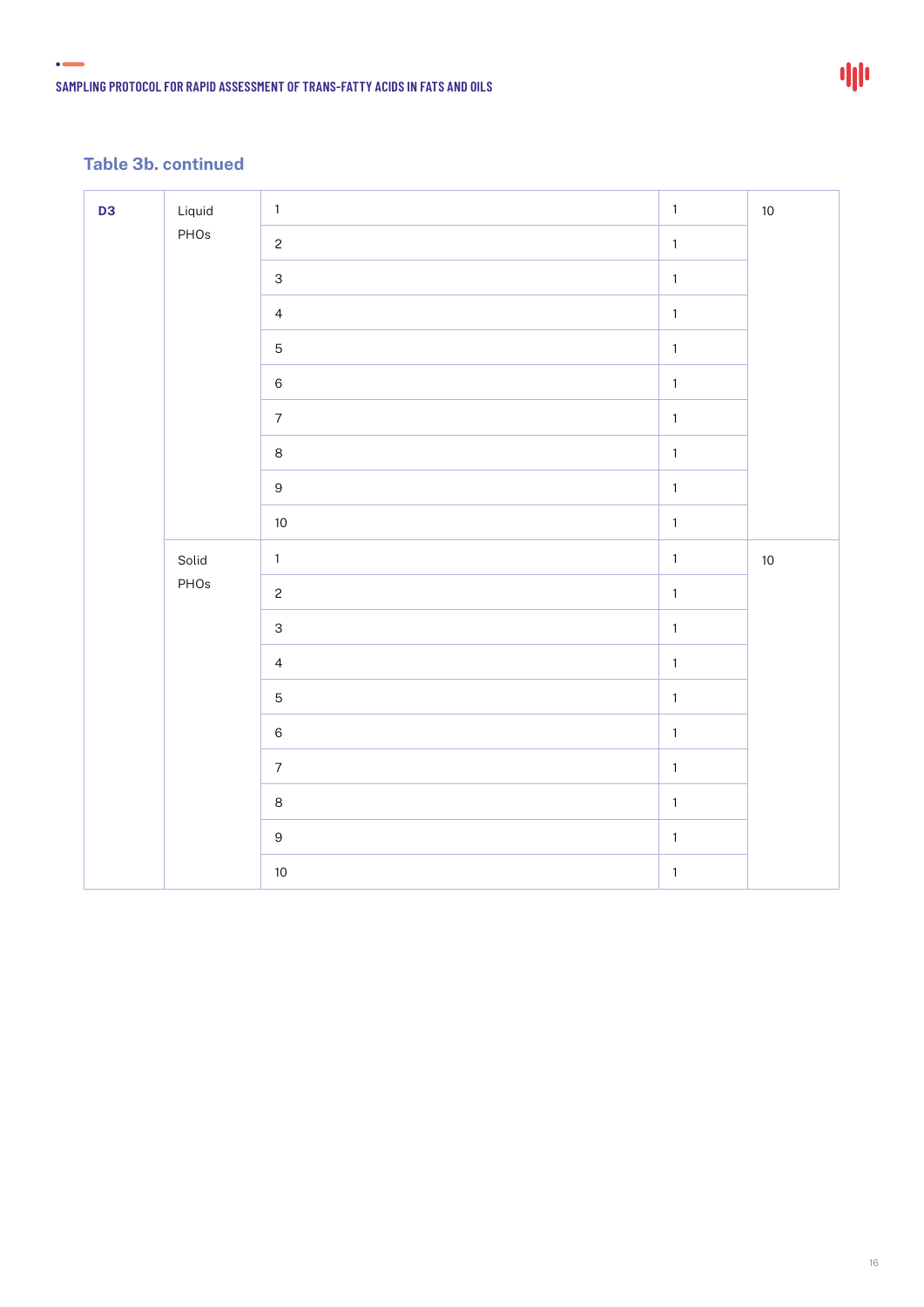$\bullet$ 

| D <sub>4</sub> | Liquid      | $1\,$                     | $\mathbf 1$ | $10$ |
|----------------|-------------|---------------------------|-------------|------|
|                | PHOs        | $\overline{c}$            | $\mathbf 1$ |      |
|                |             | $\ensuremath{\mathsf{3}}$ | $\mathbf 1$ |      |
|                |             | $\overline{4}$            | $\mathbf 1$ |      |
|                | $\mathbf 5$ | $\mathbf 1$               |             |      |
|                |             | $\,6$                     | $\mathbf 1$ |      |
|                |             | $\overline{7}$            | $\mathbf 1$ |      |
|                |             | $\,8\,$                   | $\mathbf 1$ |      |
|                |             | $\hbox{9}$                | $\mathbf 1$ |      |
|                |             | $10$                      | $\mathbf 1$ |      |
|                | Solid       | $\mathbf{1}$              | $\mathbf 1$ | $10$ |
|                | PHOs        | $\overline{c}$            | $\mathbf 1$ |      |
|                |             | $\mathsf 3$               | $\mathbf 1$ |      |
|                |             | $\overline{4}$            | $\mathbf 1$ |      |
|                |             | $\mathbf 5$               | $\mathbf 1$ |      |
|                |             | $\,6\,$                   | $\mathbf 1$ |      |
|                |             | $\overline{7}$            | $\mathbf 1$ |      |
|                |             | $\,8\,$                   | $\mathbf 1$ |      |
|                |             |                           |             |      |
|                |             | $\hbox{9}$                | $\mathbf 1$ |      |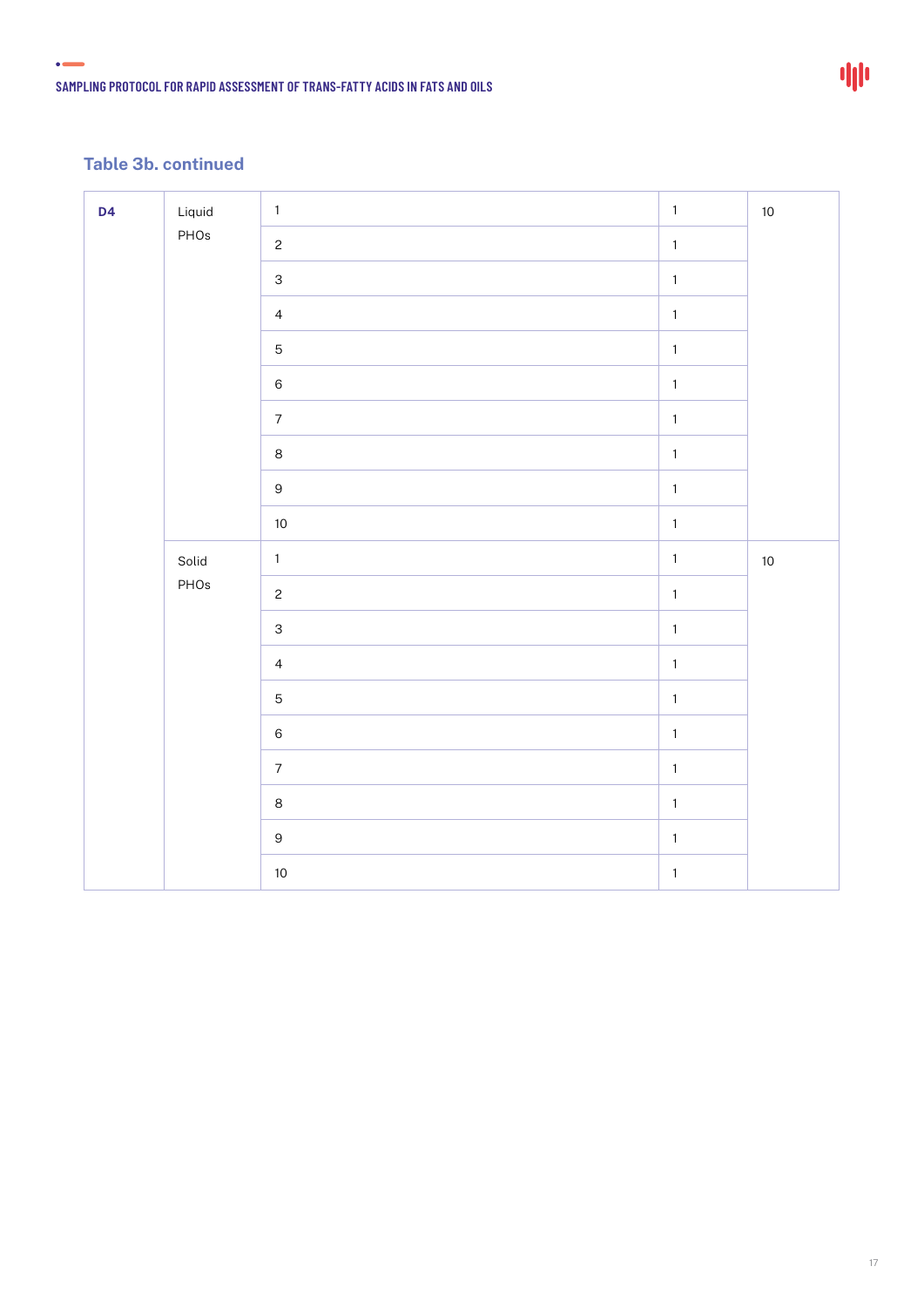$\bullet$ 

| D <sub>5</sub> | Liquid<br>PHOs | $\mathbf{1}$              | $\mathbf 1$  | $10$ |
|----------------|----------------|---------------------------|--------------|------|
|                |                | $\overline{c}$            | $\mathbf 1$  |      |
|                |                | $\ensuremath{\mathsf{3}}$ | $\mathbf 1$  |      |
|                |                | $\overline{4}$            | $\mathbf 1$  |      |
|                |                | $\mathbf 5$               | $\mathbf{1}$ |      |
|                |                | $\,6$                     | $\mathbf{1}$ |      |
|                |                | $\overline{7}$            | $\mathbf 1$  |      |
|                |                | $\,8\,$                   | $\mathbf 1$  |      |
|                |                | $\boldsymbol{9}$          | $\mathbf 1$  |      |
|                |                | $10$                      | $\mathbf 1$  |      |
|                | Solid<br>PHOs  | $\mathbf 1$               | $\mathbf 1$  | $10$ |
|                |                | $\overline{c}$            | $\mathbf 1$  |      |
|                |                | $\mathbf{3}$              | $\mathbf{1}$ |      |
|                |                | $\overline{4}$            | $\mathbf{1}$ |      |
|                |                | $\mathbf 5$               | $\mathbf{1}$ |      |
|                |                | $\,6\,$                   | $\mathbf 1$  |      |
|                |                | $\overline{7}$            | $\mathbf{1}$ |      |
|                |                | $\,8\,$                   | $\mathbf 1$  |      |
|                |                | $\boldsymbol{9}$          | $\mathbf{1}$ |      |
|                |                | $10$                      | $\mathbf 1$  |      |
| <b>TOTAL</b>   |                |                           |              | 120  |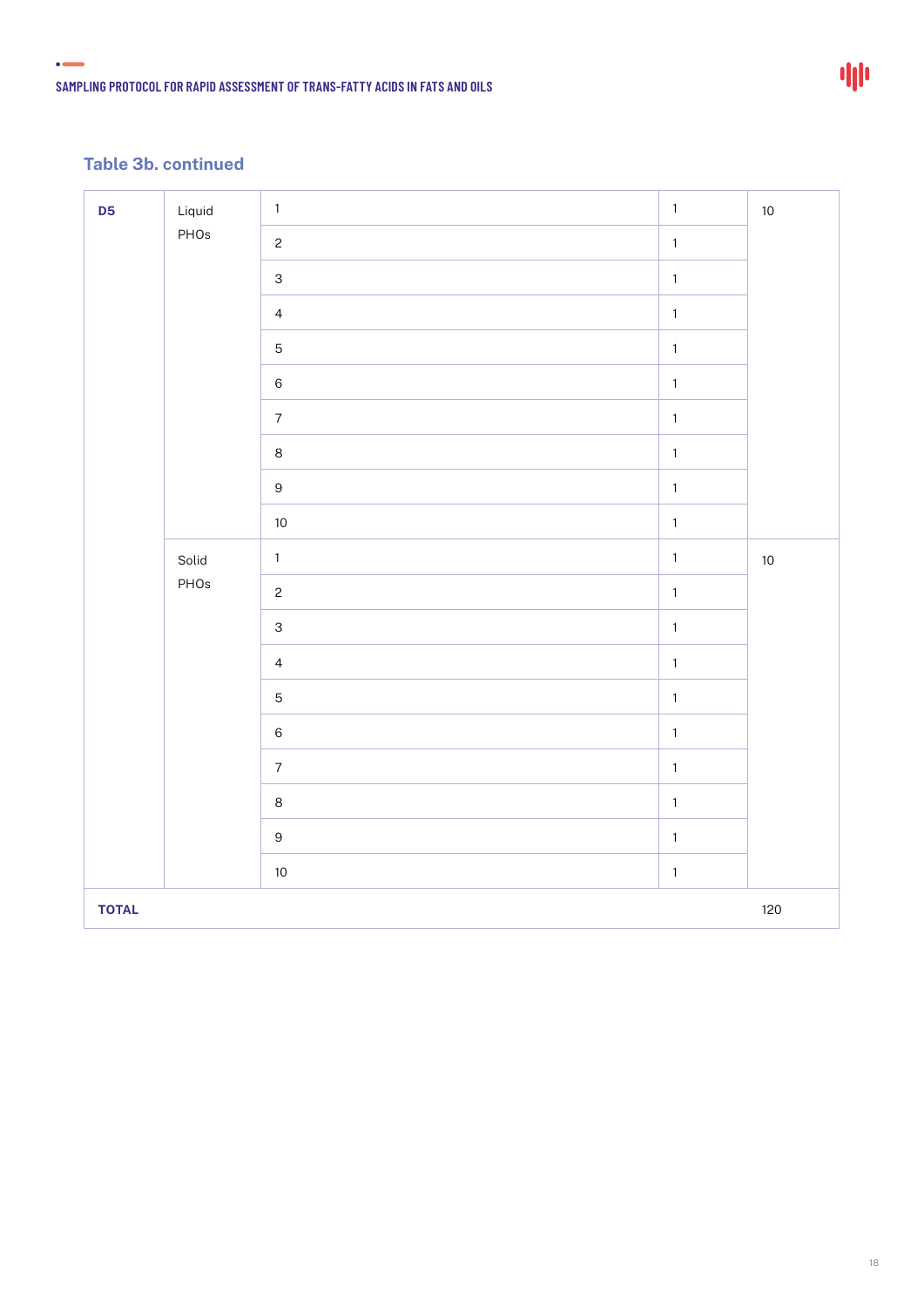### **Table 3c. Sample Collection Framework – 7Bakeries, Restaurants and Retail Outlets**

*\* Total # of samples will depend on the # of PHO items available at each outlet*

#### **Bakery Outlets**

 $\bullet$ 

| <b>Outlet</b>                         | <b>Category</b>    | Item/brand                | # of<br>samples | Total # of<br>$samples*$  |  |
|---------------------------------------|--------------------|---------------------------|-----------------|---------------------------|--|
| <b>HI-N1-BO1</b>                      | Bakery fats        | $\mathbf 1$               | $\mathbf{1}$    | $\ensuremath{\mathsf{3}}$ |  |
|                                       |                    | $\mathbf{c}$              | $\mathbf{1}$    |                           |  |
|                                       |                    | $\ensuremath{\mathsf{3}}$ | $\mathbf{1}$    |                           |  |
| <b>HI-N1-BO2</b>                      | <b>Bakery fats</b> | $\mathbf{1}$              | $\mathbf{1}$    | $\mathsf 3$               |  |
|                                       |                    | $\mathbf{c}$              | $\mathbf{1}$    |                           |  |
|                                       |                    | $\ensuremath{\mathsf{3}}$ | $\mathbf{1}$    |                           |  |
| <b>HI-N2-B01</b>                      | Bakery fats        | $\mathbf{1}$              | $\mathbf{1}$    | $\mathsf 3$               |  |
|                                       |                    | $\mathbf{c}$              | $\mathbf{1}$    |                           |  |
|                                       |                    | $\ensuremath{\mathsf{3}}$ | $\mathbf{1}$    |                           |  |
| <b>HI-N2-BO2</b>                      | Bakery fats        | $\mathbf{1}$              | $\mathbf{1}$    | $\ensuremath{\mathsf{3}}$ |  |
|                                       |                    | $\mathbf{2}$              | $\mathbf{1}$    |                           |  |
|                                       |                    | $\ensuremath{\mathsf{3}}$ | $\mathbf{1}$    |                           |  |
| <b>LI-N1-BO1</b>                      | <b>Bakery fats</b> | $\mathbf{1}$              | $\mathbf{1}$    | $\mathsf 3$               |  |
|                                       |                    | $\mathbf{c}$              | $\mathbf 1$     |                           |  |
|                                       |                    | $\ensuremath{\mathsf{3}}$ | $\mathbf{1}$    |                           |  |
| <b>LI-N1-BO2</b>                      | Bakery fats        | $\mathbf{1}$              | $\mathbf{1}$    | $\mathsf 3$               |  |
|                                       |                    | $\mathbf{c}$              | $\mathbf{1}$    |                           |  |
|                                       |                    | $\ensuremath{\mathsf{3}}$ | $\mathbf{1}$    |                           |  |
| <b>LI-N2-B01</b>                      | Bakery fats        | $\mathbf{1}$              | $\mathbf{1}$    | $\mathbf{3}$              |  |
|                                       |                    | $\mathbf{c}$              | $\mathbf{1}$    |                           |  |
|                                       |                    | $\ensuremath{\mathsf{3}}$ | $\mathbf{1}$    |                           |  |
| <b>LI-N2-B02</b>                      | Bakery fats        | $\mathbf{1}$              | $\mathbf{1}$    | $\ensuremath{\mathsf{3}}$ |  |
|                                       |                    | $\mathbf{c}$              | $\mathbf{1}$    |                           |  |
|                                       |                    | $\ensuremath{\mathsf{3}}$ | $\mathbf{1}$    |                           |  |
| Subtotal - bakery fats and oils<br>24 |                    |                           |                 |                           |  |

19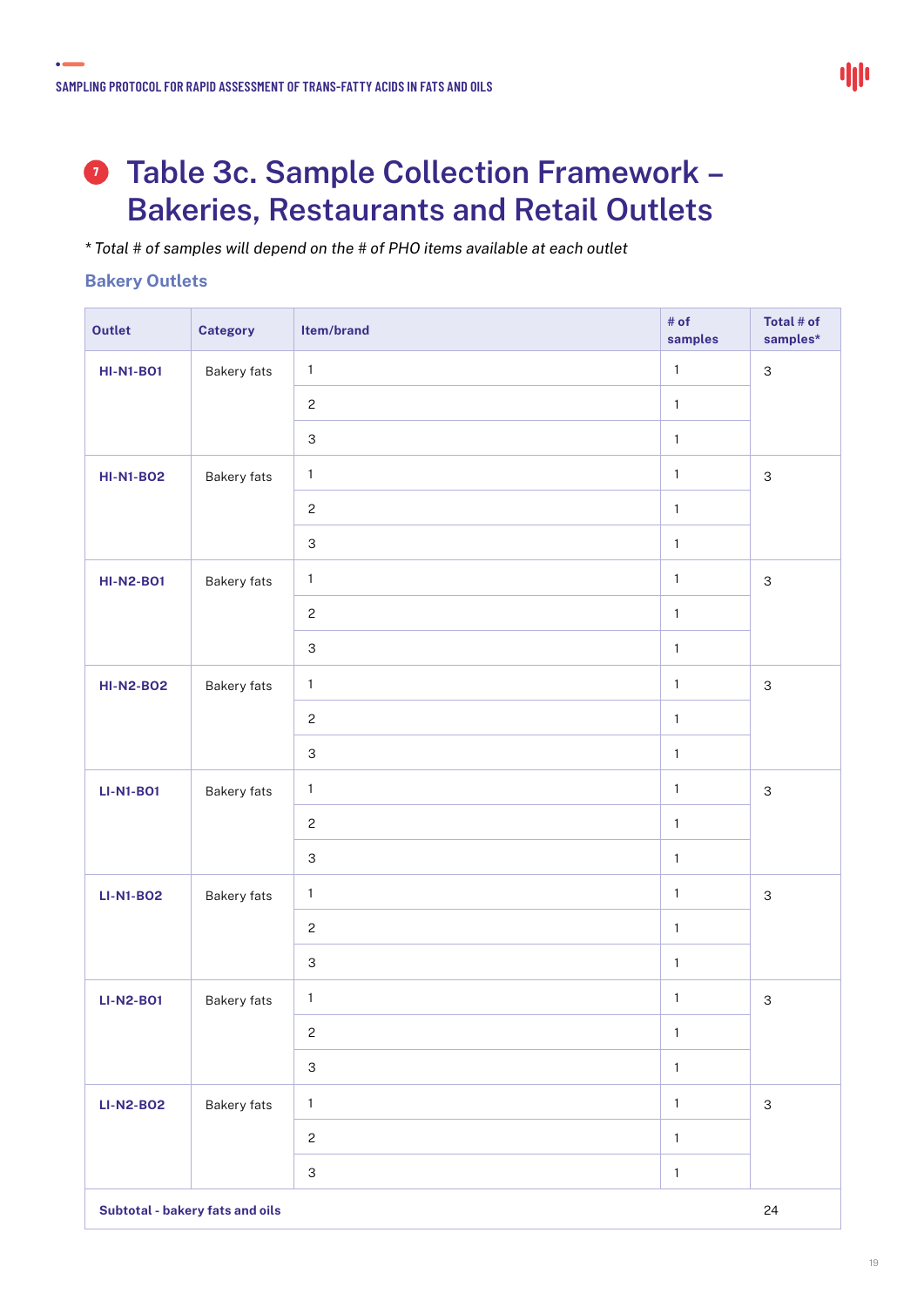#### **Restaurants**

 $\bullet$ 

| <b>Outlet</b>    | <b>Category</b>               | Item/brand                | # of<br>samples | Total # of<br>$samples*$ |
|------------------|-------------------------------|---------------------------|-----------------|--------------------------|
| <b>HI-N1-RO1</b> | Cooking/<br>frying oils       | $\mathbf{1}$              | $\mathbf{1}$    | $3-9$                    |
|                  |                               | $\mathbf{2}$              | $\mathbf{1}$    |                          |
|                  |                               | $\mathsf 3$               | $\mathbf{1}$    |                          |
|                  | Bakery fats<br>(if available) | $\mathbf{1}$              | $\mathbf{1}$    |                          |
|                  |                               | $\mathbf{2}$              | $\mathbf{1}$    |                          |
|                  |                               | $\ensuremath{\mathsf{3}}$ | $\mathbf{1}$    |                          |
|                  | Spreads                       | $\mathbf{1}$              | $\mathbf{1}$    |                          |
|                  | (if available)                | $\mathbf{2}$              | $\mathbf{1}$    |                          |
|                  |                               | $\ensuremath{\mathsf{3}}$ | $\mathbf{1}$    |                          |
| <b>HI-N1-RO2</b> | Cooking/<br>frying oils       | $\mathbf{1}$              | $\mathbf{1}$    | $3-9$                    |
|                  |                               | $\overline{c}$            | $\mathbf{1}$    |                          |
|                  |                               | $\ensuremath{\mathsf{3}}$ | $\mathbf{1}$    |                          |
|                  | Bakery fats<br>(if available) | $\mathbf{1}$              | $\mathbf{1}$    |                          |
|                  |                               | $\mathbf{2}$              | $\mathbf{1}$    |                          |
|                  |                               | $\ensuremath{\mathsf{3}}$ | $\mathbf{1}$    |                          |
|                  | Spreads<br>(if available)     | $\mathbf{1}$              | $\mathbf{1}$    |                          |
|                  |                               | $\mathbf{2}$              | $\mathbf{1}$    |                          |
|                  |                               | $\ensuremath{\mathsf{3}}$ | $\mathbf{1}$    |                          |
| <b>HI-N2-R01</b> | Cooking/<br>frying oils       | $\mathbf{1}$              | $\mathbf{1}$    | $3-9$                    |
|                  |                               | $\mathbf{2}$              | $\mathbf{1}$    |                          |
|                  |                               | $\ensuremath{\mathsf{3}}$ | $\mathbf{1}$    |                          |
|                  | Bakery fats                   | $\mathbf{1}$              | $\mathbf{1}$    |                          |
|                  | (if available)                | $\mathbf{2}$              | $\mathbf{1}$    |                          |
|                  |                               | $\ensuremath{\mathsf{3}}$ | $\mathbf{1}$    |                          |
|                  | Spreads<br>(if available)     | $\mathbf{1}$              | $\mathbf{1}$    |                          |
|                  |                               | $\mathbf{2}$              | $\mathbf{1}$    |                          |
|                  |                               | $\ensuremath{\mathsf{3}}$ | $\mathbf 1$     |                          |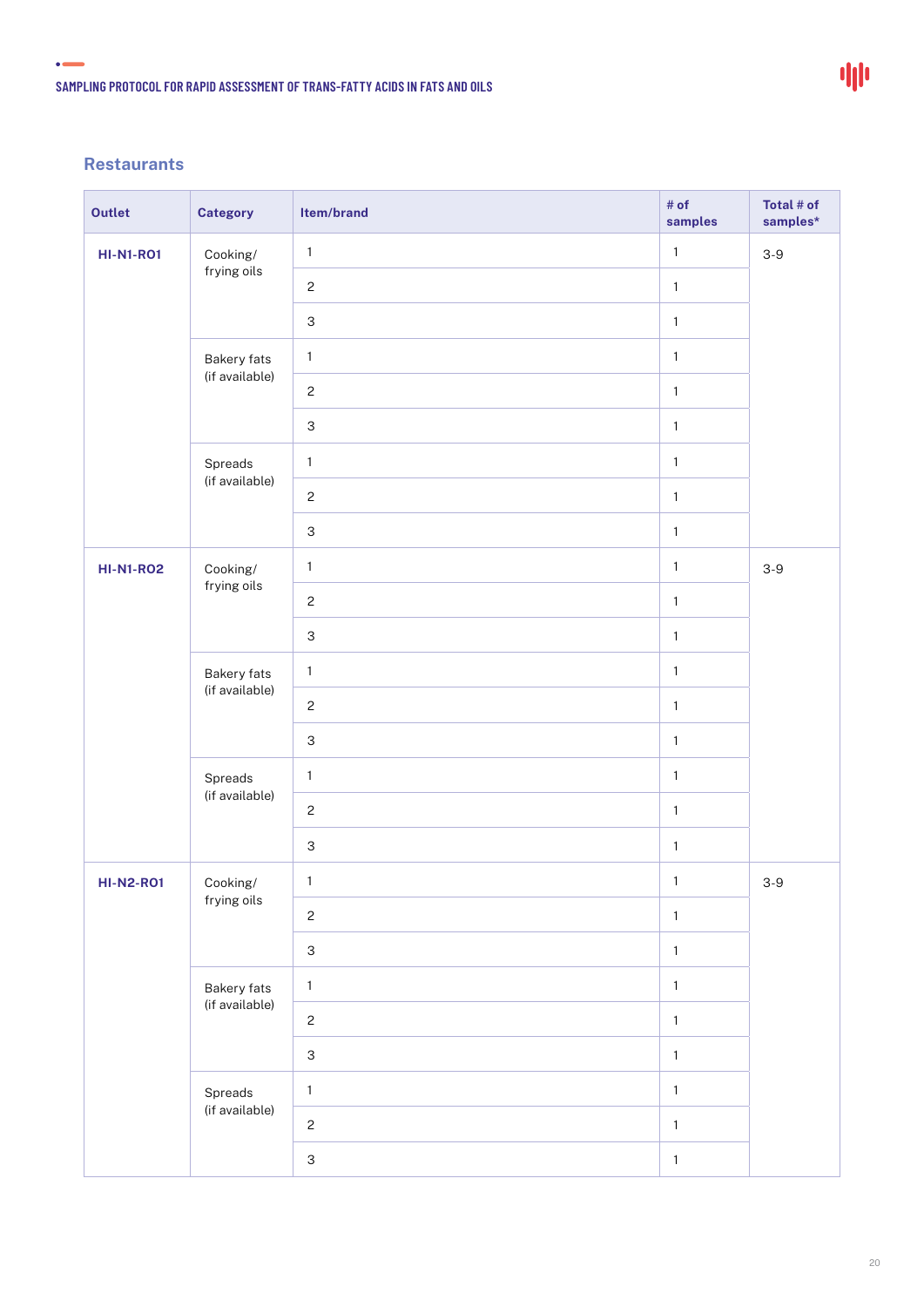#### **Restaurants continued**

 $\bullet$ 

| <b>HI-N2-R02</b> | Cooking/                             | $\mathbf{1}$              | $\mathbf{1}$ | $3-9$ |
|------------------|--------------------------------------|---------------------------|--------------|-------|
|                  | frying oils                          | $\mathbf{2}$              | $\mathbf{1}$ |       |
|                  |                                      | $\ensuremath{\mathsf{3}}$ | $\mathbf{1}$ |       |
|                  | Bakery fats<br>(if available)        | $\mathbf 1$               | $\mathbf{1}$ |       |
|                  |                                      | $\mathbf{2}$              | $\mathbf{1}$ |       |
|                  |                                      | $\ensuremath{\mathsf{3}}$ | $\mathbf{1}$ |       |
|                  | Spreads<br>(if available)            | $\mathbf{1}$              | $\mathbf{1}$ |       |
|                  |                                      | $\mathbf{2}$              | $\mathbf{1}$ |       |
|                  |                                      | $\ensuremath{\mathsf{3}}$ | $\mathbf{1}$ |       |
| <b>LI-N1-R01</b> | Cooking/<br>frying oils              | $\mathbf{1}$              | $\mathbf{1}$ | $3-9$ |
|                  |                                      | $\mathbf{2}$              | $\mathbf{1}$ |       |
|                  |                                      | $\ensuremath{\mathsf{3}}$ | $\mathbf{1}$ |       |
|                  | Bakery fats<br>(if available)        | $\mathbf 1$               | $\mathbf{1}$ |       |
|                  |                                      | $\mathbf{2}$              | $\mathbf{1}$ |       |
|                  |                                      | $\ensuremath{\mathsf{3}}$ | $\mathbf{1}$ |       |
|                  | Spreads<br>(if available)            | $\mathbf{1}$              | $\mathbf{1}$ |       |
|                  |                                      | $\mathbf{2}$              | $\mathbf{1}$ |       |
|                  |                                      | $\ensuremath{\mathsf{3}}$ | $\mathbf{1}$ |       |
| <b>LI-N1-RO2</b> | Cooking/<br>frying oils              | $\mathbf{1}$              | $\mathbf{1}$ | $3-9$ |
|                  |                                      | $\mathbf{c}$              | $\mathbf{1}$ |       |
|                  |                                      | $\ensuremath{\mathsf{3}}$ | $\mathbf{1}$ |       |
|                  | <b>Bakery fats</b><br>(if available) | $\mathbf 1$               | $\mathbf{1}$ |       |
|                  |                                      | $\sqrt{2}$                | $\mathbf{1}$ |       |
|                  |                                      | $\ensuremath{\mathsf{3}}$ | $\mathbf{1}$ |       |
|                  | Spreads<br>(if available)            | $\mathbf{1}$              | $\mathbf 1$  |       |
|                  |                                      | $\mathbf{2}$              | $\mathbf{1}$ |       |
|                  |                                      | $\ensuremath{\mathsf{3}}$ | $\mathbf{1}$ |       |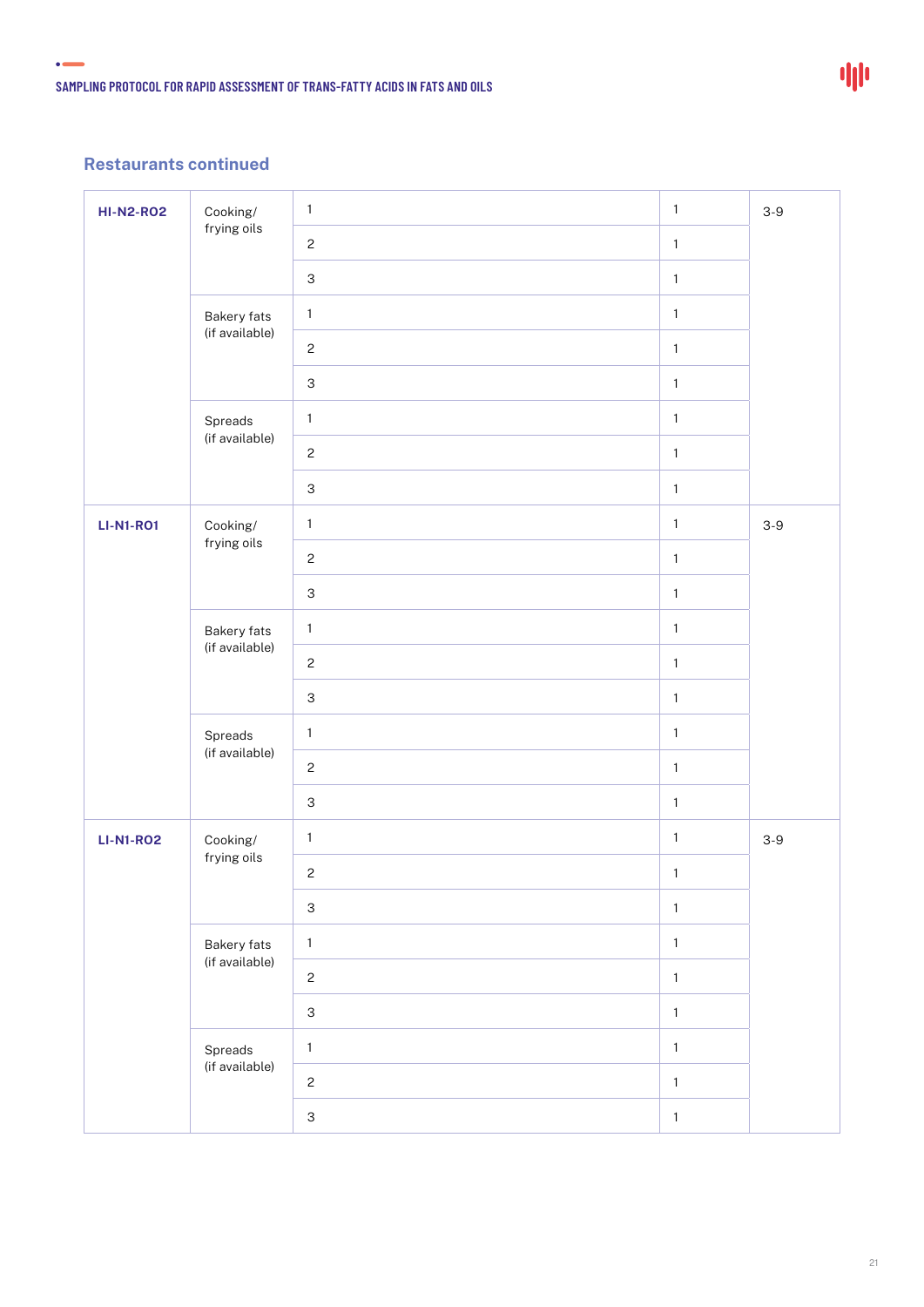#### **Restaurants continued**

 $\bullet$ 

| <b>LI-N2-R01</b>                    | Cooking/<br>frying oils              | $\mathbf{1}$              | $\mathbf{1}$ | $3-9$ |
|-------------------------------------|--------------------------------------|---------------------------|--------------|-------|
|                                     |                                      | $\overline{c}$            | $\mathbf{1}$ |       |
|                                     |                                      | $\mathsf 3$               | $\mathbf{1}$ |       |
|                                     | <b>Bakery fats</b><br>(if available) | $\mathbf{1}$              | $\mathbf{1}$ |       |
|                                     |                                      | $\overline{c}$            | $\mathbf{1}$ |       |
|                                     |                                      | 3                         | $\mathbf{1}$ |       |
|                                     | Spreads<br>(if available)            | $\mathbf{1}$              | $\mathbf{1}$ |       |
|                                     |                                      | $\overline{c}$            | $\mathbf{1}$ |       |
|                                     |                                      | $\ensuremath{\mathsf{3}}$ | $\mathbf{1}$ |       |
| <b>LI-N2-R02</b>                    | Cooking/<br>frying oils              | $\mathbf{1}$              | $\mathbf{1}$ | $3-9$ |
|                                     |                                      | $\overline{c}$            | $\mathbf{1}$ |       |
|                                     |                                      | $\ensuremath{\mathsf{3}}$ | $\mathbf{1}$ |       |
|                                     | <b>Bakery fats</b><br>(if available) | $\mathbf{1}$              | $\mathbf{1}$ |       |
|                                     |                                      | $\overline{c}$            | $\mathbf{1}$ |       |
|                                     |                                      | $\mathsf 3$               | $\mathbf{1}$ |       |
|                                     | Spreads<br>(if available)            | $\mathbf{1}$              | $\mathbf{1}$ |       |
|                                     |                                      | $\overline{c}$            | $\mathbf{1}$ |       |
|                                     |                                      | $\ensuremath{\mathsf{3}}$ | $\mathbf{1}$ |       |
| Subtotal - restaurant fats and oils |                                      |                           | 28-96        |       |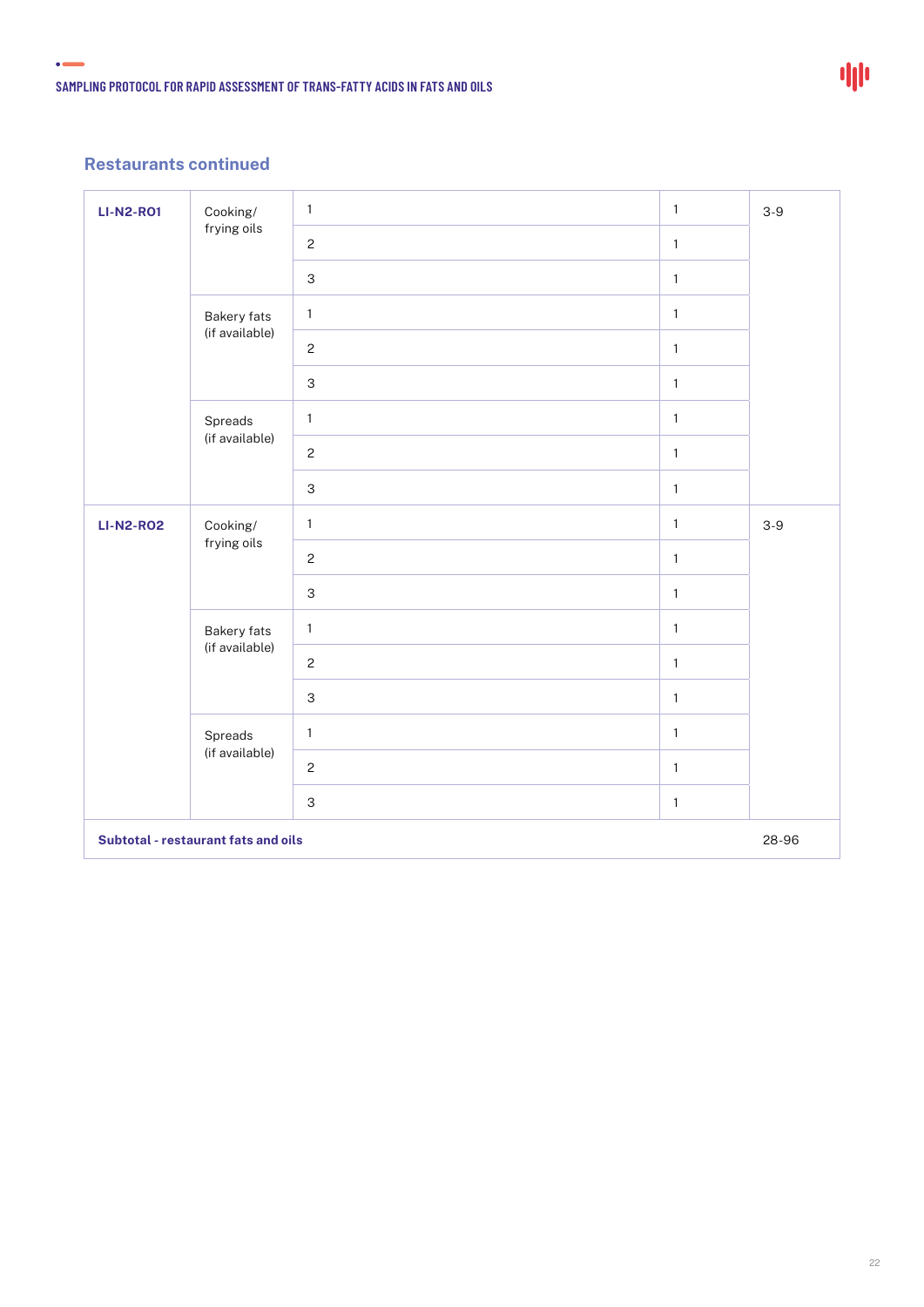### 中

### **Markets/supermarkets**

 $\bullet$ 

| <b>Outlet</b>    | <b>Category</b>               | Item/brand                | # of<br>samples | Total # of<br>$samples*$ |
|------------------|-------------------------------|---------------------------|-----------------|--------------------------|
| <b>HI-N1-MO1</b> | Cooking/<br>frying oils       | $\mathbf{1}$              | $\mathbf{1}$    | $\boldsymbol{9}$         |
|                  |                               | $\mathbf{2}$              | $\mathbf{1}$    |                          |
|                  |                               | $\mathsf 3$               | $\mathbf{1}$    |                          |
|                  | Bakery fats                   | $\mathbf{1}$              | $\mathbf{1}$    |                          |
|                  |                               | $\mathbf{2}$              | $\mathbf{1}$    |                          |
|                  |                               | $\ensuremath{\mathsf{3}}$ | $\mathbf{1}$    |                          |
|                  | Spreads                       | $\mathbf 1$               | $\mathbf{1}$    |                          |
|                  |                               | $\mathbf{2}$              | $\mathbf{1}$    |                          |
|                  |                               | $\ensuremath{\mathsf{3}}$ | $\mathbf{1}$    |                          |
| <b>HI-N2-M01</b> | Cooking/                      | $\mathbf{1}$              | $\mathbf{1}$    | $\boldsymbol{9}$         |
|                  | frying oils                   | $\mathbf{2}$              | $\mathbf{1}$    |                          |
|                  |                               | $\mathsf 3$               | $\mathbf 1$     |                          |
|                  | Bakery fats<br>(if available) | $\mathbf{1}$              | $\mathbf{1}$    |                          |
|                  |                               | $\mathbf{2}$              | $\mathbf{1}$    |                          |
|                  |                               | $\ensuremath{\mathsf{3}}$ | $\mathbf{1}$    |                          |
|                  | Spreads<br>(if available)     | $\mathbf{1}$              | $\mathbf{1}$    |                          |
|                  |                               | $\mathbf{2}$              | $\mathbf{1}$    |                          |
|                  |                               | $\ensuremath{\mathsf{3}}$ | $\mathbf{1}$    |                          |
| <b>LI-N1-MO1</b> | Cooking/<br>frying oils       | $\mathbf{1}$              | $\mathbf{1}$    | $9\,$                    |
|                  |                               | $\sqrt{2}$                | $\mathbf{1}$    |                          |
|                  |                               | $\ensuremath{\mathsf{3}}$ | $\mathbf{1}$    |                          |
|                  | <b>Bakery fats</b>            | $\mathbf{1}$              | $\mathbf{1}$    |                          |
|                  | (if available)                | $\mathbf{2}$              | $\mathbf{1}$    |                          |
|                  |                               | $\ensuremath{\mathsf{3}}$ | $\mathbf{1}$    |                          |
|                  | Spreads                       | $\mathbf{1}$              | $\mathbf 1$     |                          |
|                  | (if available)                | $\overline{c}$            | $\mathbf{1}$    |                          |
|                  |                               | $\ensuremath{\mathsf{3}}$ | $\mathbf{1}$    |                          |